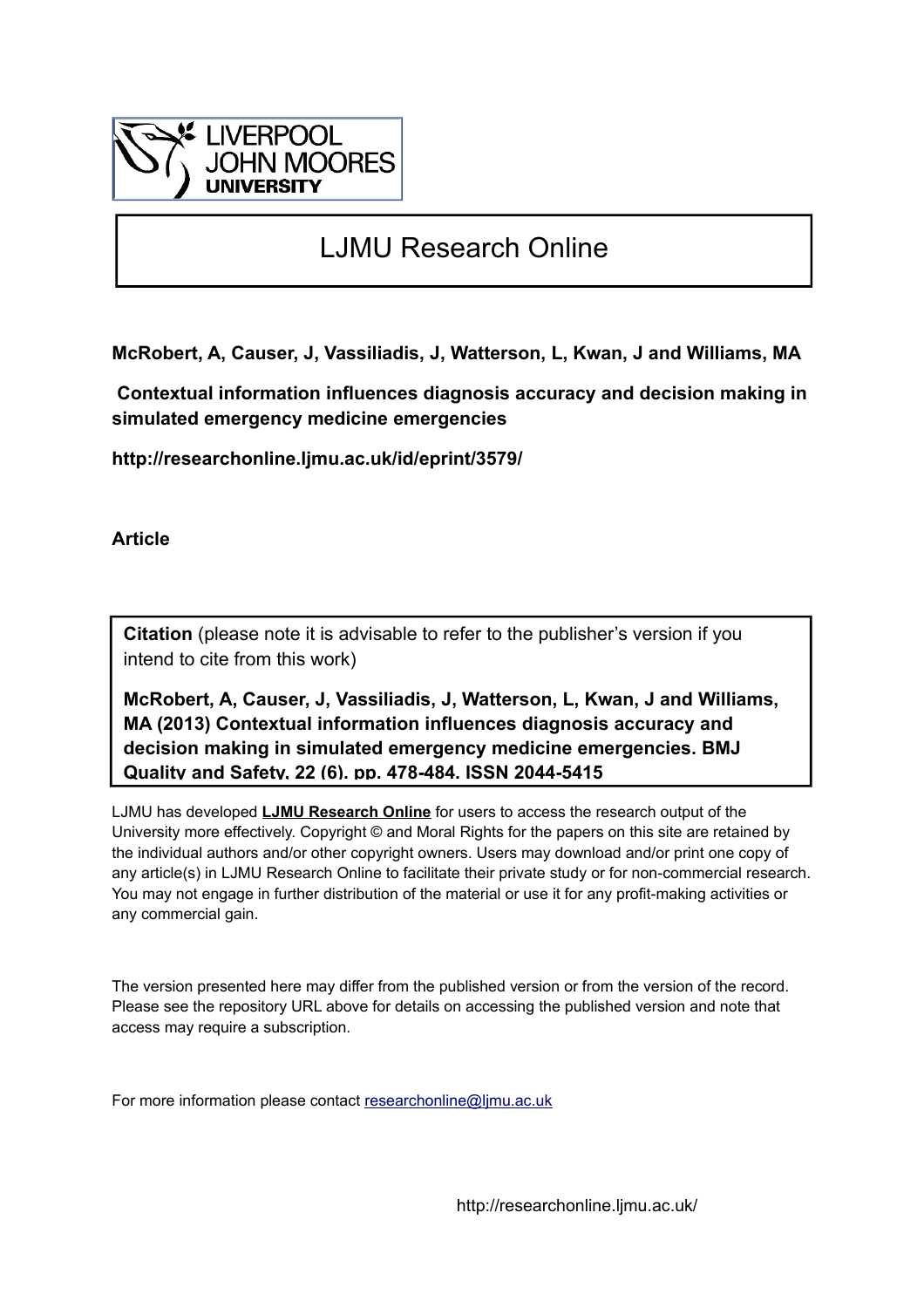## Contextual information influences diagnosis accuracy and decision making in

## simulated Emergency Medicine emergencies

Allistair P. McRobert & Joe Causer

Liverpool John Moores University

John Vassiliadis & Leonie Watterson

Royal North Shore Hospital, Sydney

James Kwan

Westmead, Sydney

A. Mark Williams

Brunel University, London

Please address correspondence to: Allistair McRobert Liverpool John Moores University Tom Reilly Building Byrom Street Liverpool, L3 3AF United Kingdom Tel - +44 151 904 6258 Email: [a.p.mcrobert@ljmu.ac.uk](mailto:a.p.mcrobert@ljmu.ac.uk) Keywords: Decision-making; emergency department; simulation Word count (excluding title page, abstract, references, figures and tables): 3825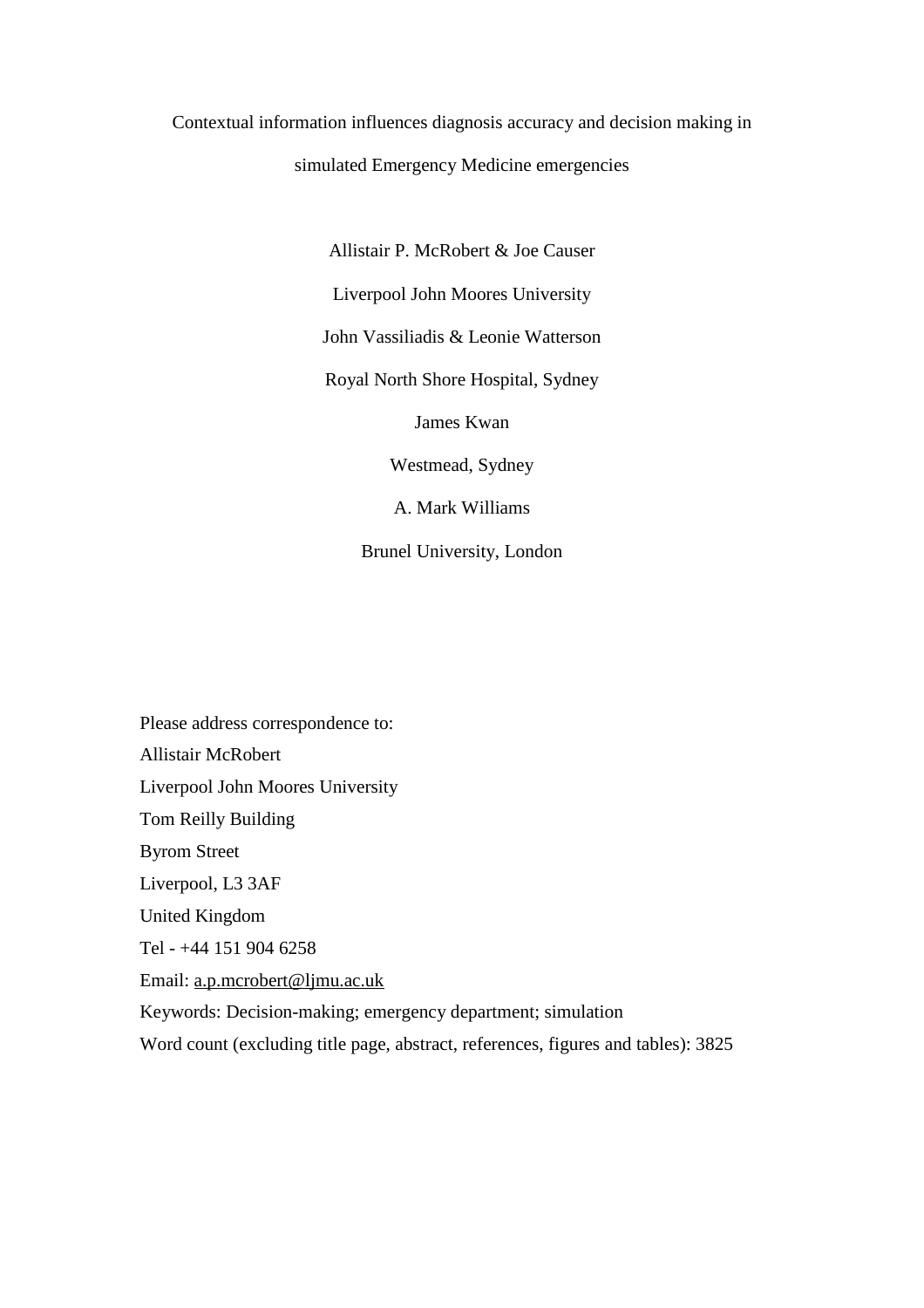Contextual information influences diagnosis accuracy and decision making in

simulated Emergency Medicine emergencies

**RUNNING HEADER: Quality and context in decision-making**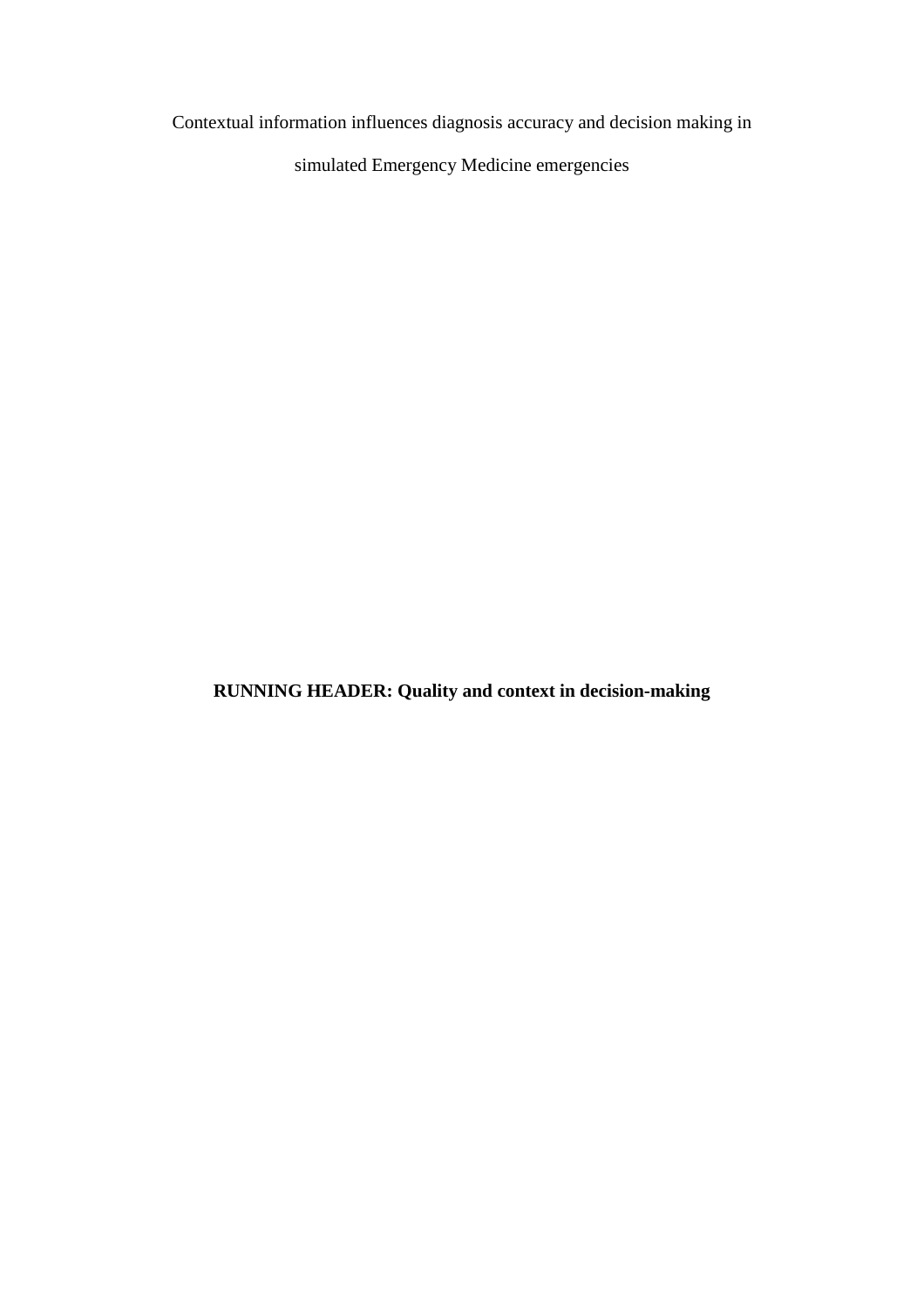### **ABSTRACT**

**Background:** It is well documented that adaptations in cognitive processes with increasing skill level support decision-making in multiple domains. We examined skill-based differences in cognitive processes in emergency medicine physicians and whether performance was significantly influenced by the removal of contextual information related to a patient's medical history.

**Method:** Skilled  $(n = 9)$  and less skilled  $(n = 9)$  emergency medicine physicians responded to high fidelity simulated scenarios under high and low context information conditions.

**Results:** Skilled physicians demonstrated higher diagnostic accuracy irrespective of condition and where less affected by the removal of context-specific information compared to less skilled physicians. The skilled physicians generated more options, and selected better quality options during diagnostic reasoning compared with less skilled counterparts. These cognitive processes were active irrespective of the level of context–specific information presented, although high context information enhanced understanding of the patients' symptoms resulting in higher diagnostic accuracy.

**Conclusion:** Our findings have implications for scenario design and the manipulation of contextual information during simulation training.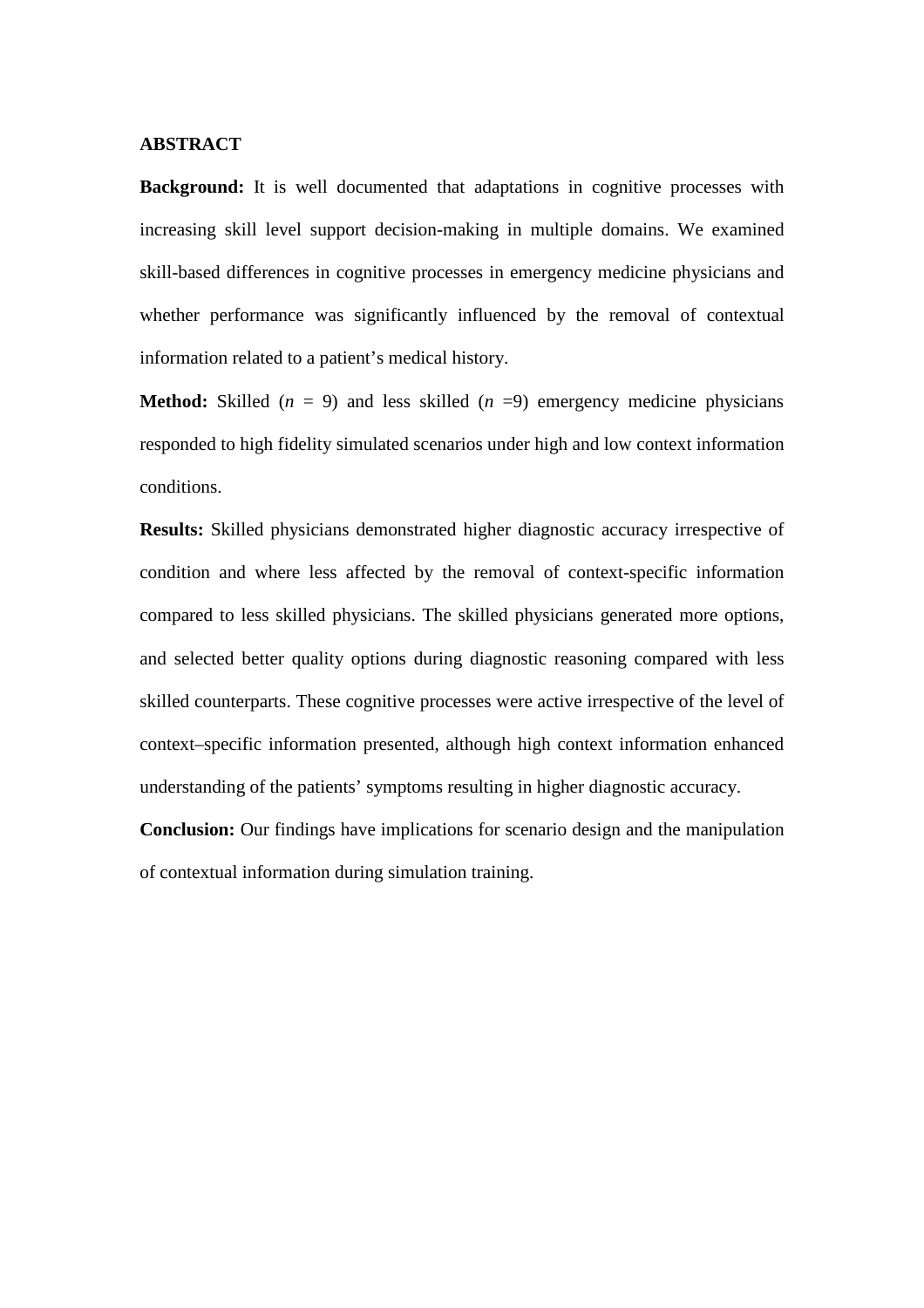### **INTRODUCTION**

Medical errors are associated with significant patient morbidity and mortality worldwide [1]. The causes of these errors are multifactorial and include physician, patient, institutional and environmental factors. As in other fields of practice, there are individual differences in medical professionals' abilities, with some never attaining an expert level [2]. Emergency physicians engage in time-pressured judgements about critically ill patients frequently with limited information. Such complex decision-making tasks require emergency physicians to observe, recognise, encode and analyse a wide range of information before formulating an appropriate response to the clinical problem. These processes are performed in an environment where there are multiple and simultaneous distractions and where critical decisions are made hundreds of times in a day, with low tolerance for errors.

Skilled performers develop strategies for identifying relevant visual and contextual information sources that facilitate improved decision-making and performance [3]. Skilled law enforcement officers generate more relevant thought processes that positively correlate with decision quality/accuracy compared to their less skilled counterparts [4]. Similarly, Cormier *et al*. [5] examined the thought processes and performance of low and high performing student nurses during high fidelity medical simulations. They measured verbal statements coded as 'observations' (e.g., context, patient and monitor) or 'actions' (e.g., based on orders or patient condition) and physiological data of the patient's respiratory status. High performing student nurses are better at observing relevant cues suggesting patient deterioration and forward plan response actions that positively alter the physiological trajectory of the patient. Low performing student nurses verbalise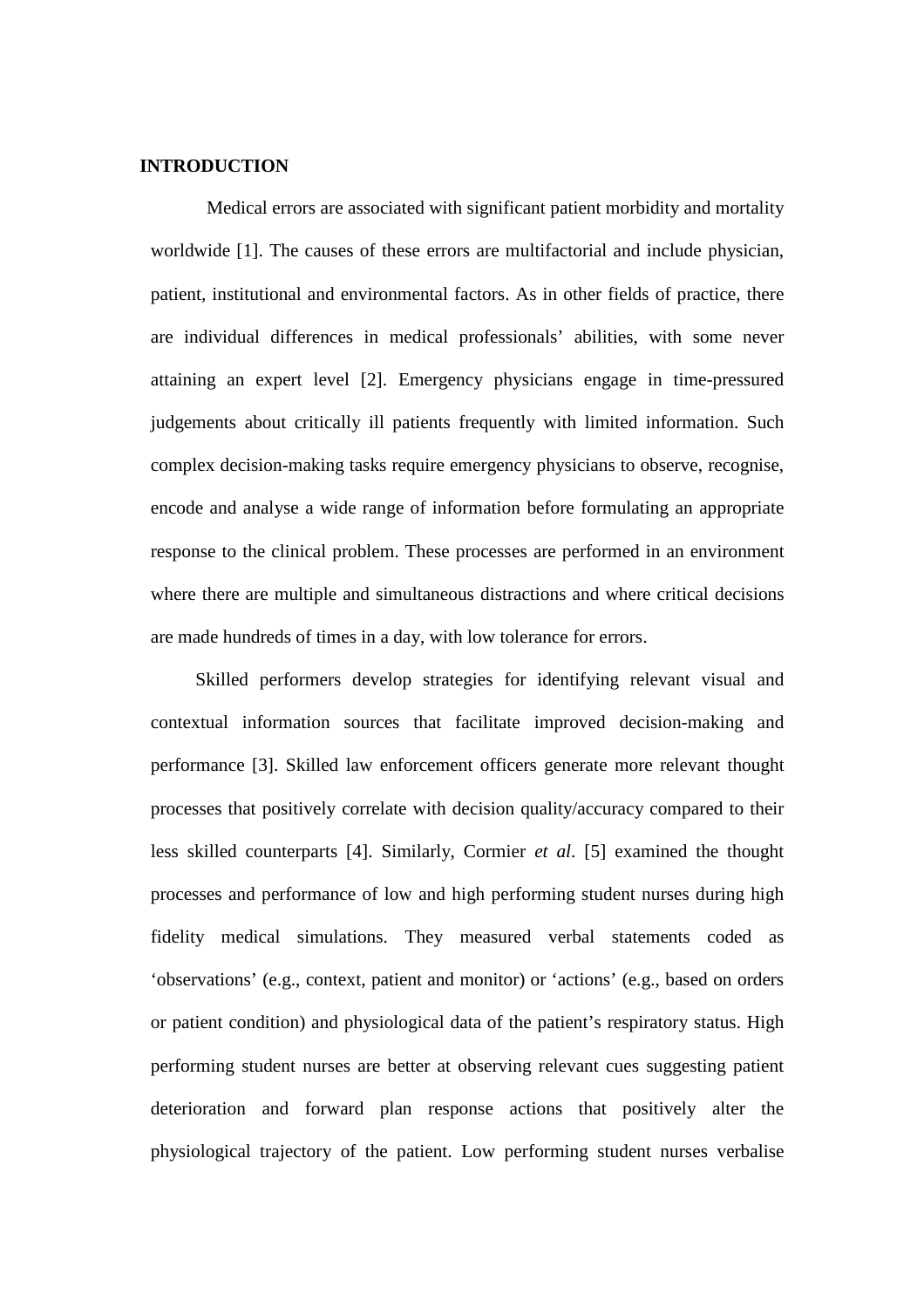more irrelevant information cues and fail to perform response actions directly related to the patient's condition.

Decision-making is further constrained by previous exposure to the environment and the contextual information provided by the situation. Perceptualcognitive process (i.e., visual search strategies and thought processes) and performance (i.e., response accuracy and/or response time) measures in sport alter when contextual information about the environment and opponent is available compared to when this information is not present [6-8]. In the current study, we examine how contextual information influences performance and cognitive processing during simulated medical emergency scenarios.

Ericsson and Kintsch [9] proposed long-term working memory (LTWM) theory to account for how skilled individuals encode and retrieve relevant information rapidly from long-term memory (LTM). As a result of accumulated deliberate practice, key features or patterns from previous events are established as retrieval cues that, if activated, will rapidly retrieve large portions of complex information stored in LTM [see 10]. This information remains active during the task so that the individual can rapidly update their understanding of the current situation with contextual information that becomes available [11]. Furthermore, an individual uses this information to predict future events, evaluate multiple response options and rank how 'likely they are to succeed', consequently enhancing decision quality [12]. The collection of think-aloud verbal report protocols has demonstrated that the superior performance of skilled individuals is associated with the generation of more evaluation, prediction and planning statements compared to less skilled individuals [4,7,13,14].

The processing of contextual information is thought to be an essential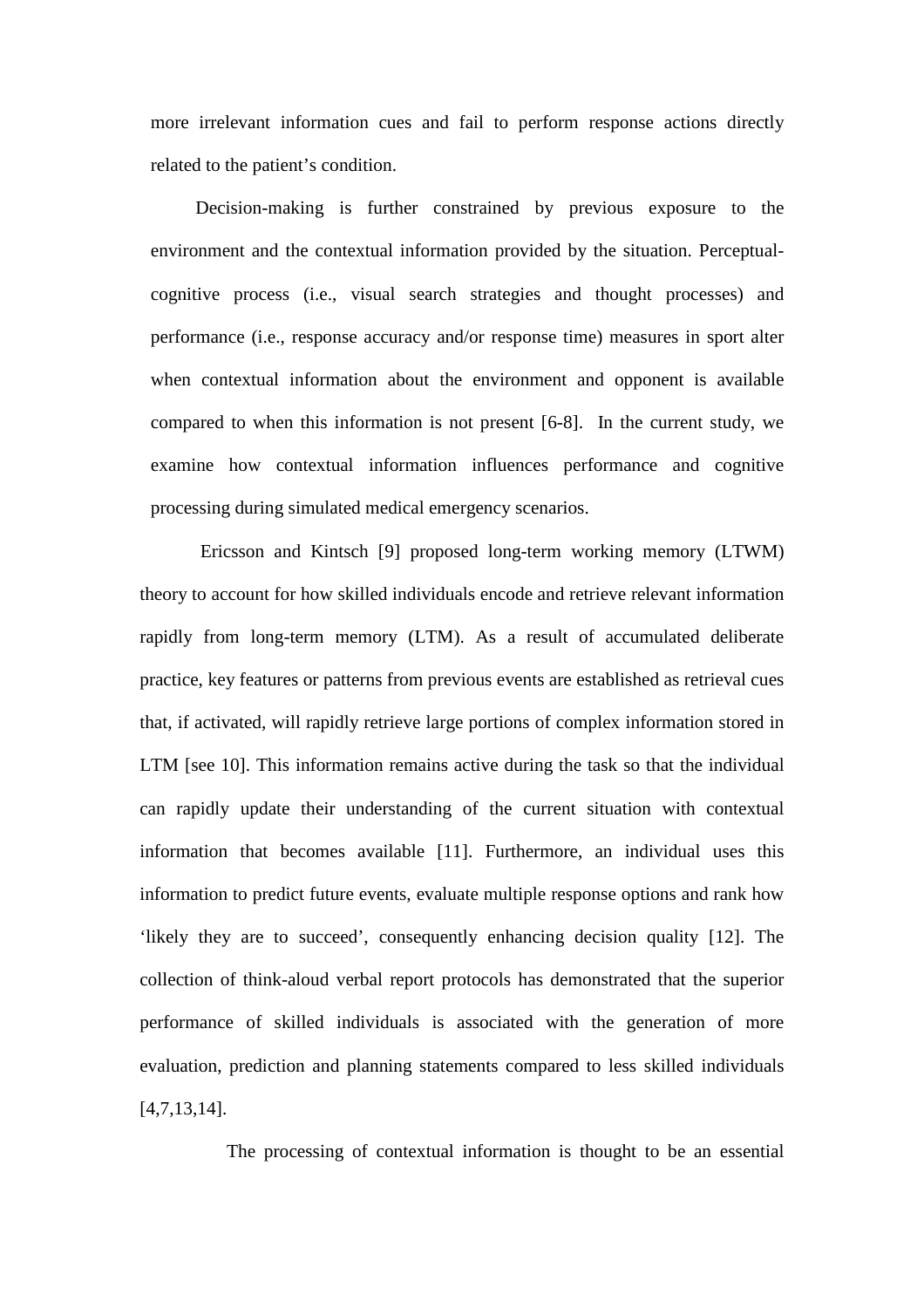component of decision-making because it activates retrieval structures and associated knowledge in LTM that relate to the situational demands of the task [9]. Verkoeijen *et al*. [15] demonstrated that expert physicians processed laboratory data faster and increased diagnosis accuracy when they were embedded in the clinical context (e.g., patient medical history and results of the physical examination). An increase in accuracy and reduction in response time have been reported in athletes when exposed to test conditions comparable to the sporting arena [6,16].

McRobert *et al*. [7] manipulated contextual information during a simulated cricket batting task. Participants were instructed to anticipate ball destination when viewing life-size video clips during two conditions. In a low-context condition they viewed randomised clips from different bowlers. In a high-context condition they viewed a sequence/block of six trials from the same opponent that provided cumulative information on the opponent's performance tendencies and replicated the competition situation. Skilled participants demonstrated superior anticipation performance, a more effective visual search strategy and verbalised more evaluation, prediction and deep planning statements across both conditions. All participants improved anticipation accuracy, made more evaluations and planned more future options when contextual information was made available. These findings support previous research demonstrating that decision-making improves with a practitioner's level of baseline experience and skill. Furthermore, these authors suggest that irrespective of participant skill level decision-making performance is enhanced when context rich information is included in the test conditions.

These findings are relevant to performance testing in the healthcare domain. In particular, emerging simulation technologies enable more manipulation of contextual information than previously afforded by traditional skills laboratories and testing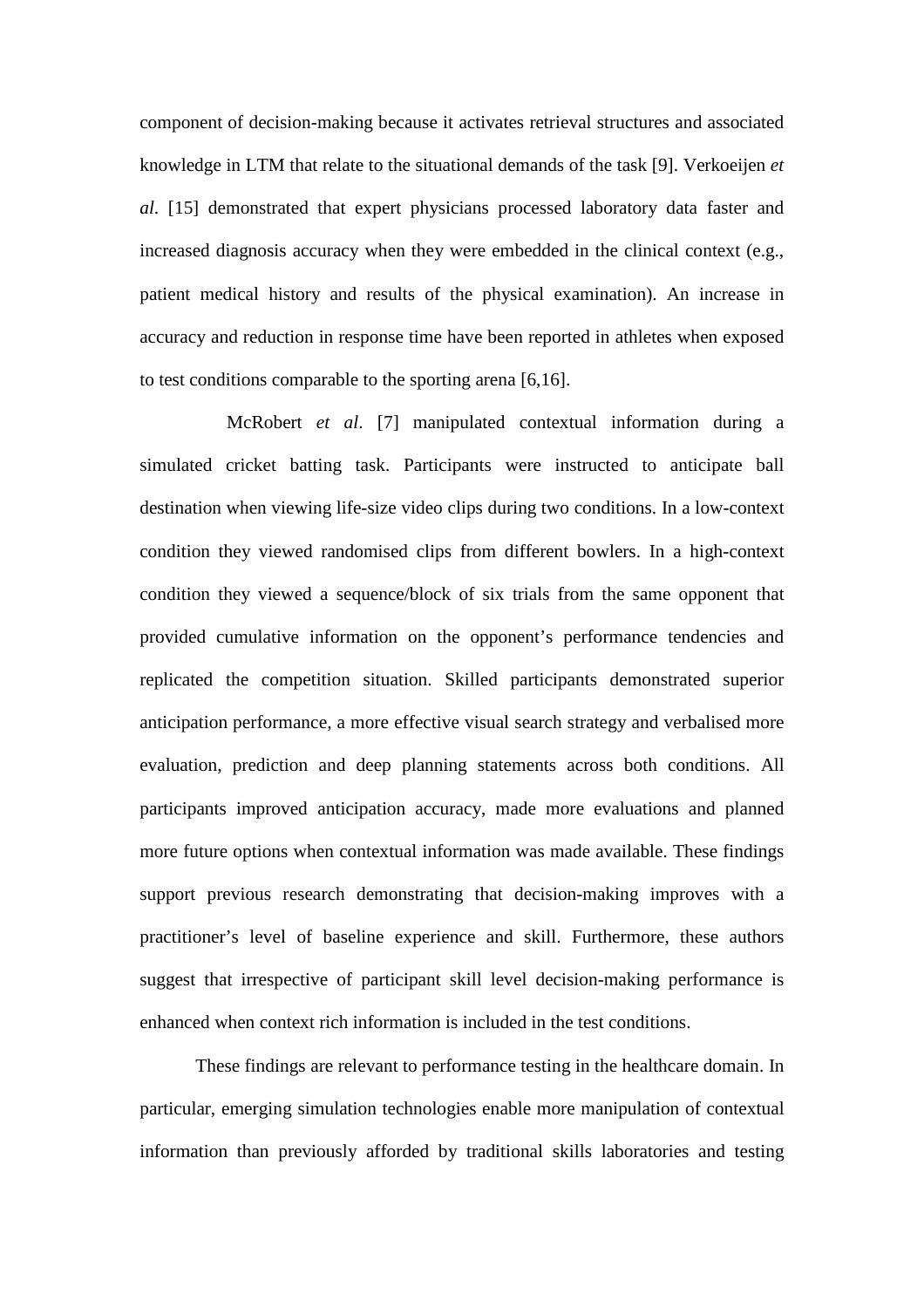methods. High fidelity patient simulators allow experimental control and replication of scenarios, while maintaining ecological validity and are widely accepted in the medical domain for assessing clinical practice, facilitating learning and discriminating performance differences between skilled and less skilled medics and health practitioners [17-19]. In this study, we employ a high fidelity simulation environment to measure performance (i.e., diagnosis accuracy), option generation strategies, and cognitive processes using concurrent verbal reports. We use a novel approach for manipulating context. In a high-context condition, participants have access to all information and resources, whereas in a low-context condition pre-determined information and resources are delayed (until after the scenario terminated) or removed during the experimental condition (i.e., low-context).

We hypothesised that skilled emergency medicine doctors would outperform their less skilled counterparts on diagnosis accuracy [20]. We hypothesised, based on LTWM theory [9], that skilled participants' superior diagnosis accuracy would be supported by more evaluation, prediction, and deep planning statements. In addition, denying vital contextual information related to the scenario would not allow participants to update their knowledge of the scenario. Therefore, we predict that skilled participants' decrement in diagnosis accuracy would result in fewer evaluation, prediction and deep planning statements in the low-context condition. According to LTWM theory, the skilled participants should generate more diagnosis options and select the best option (i.e., decision quality) later in the sequence, compared to less skilled participants.

#### **METHOD**

### **Participants**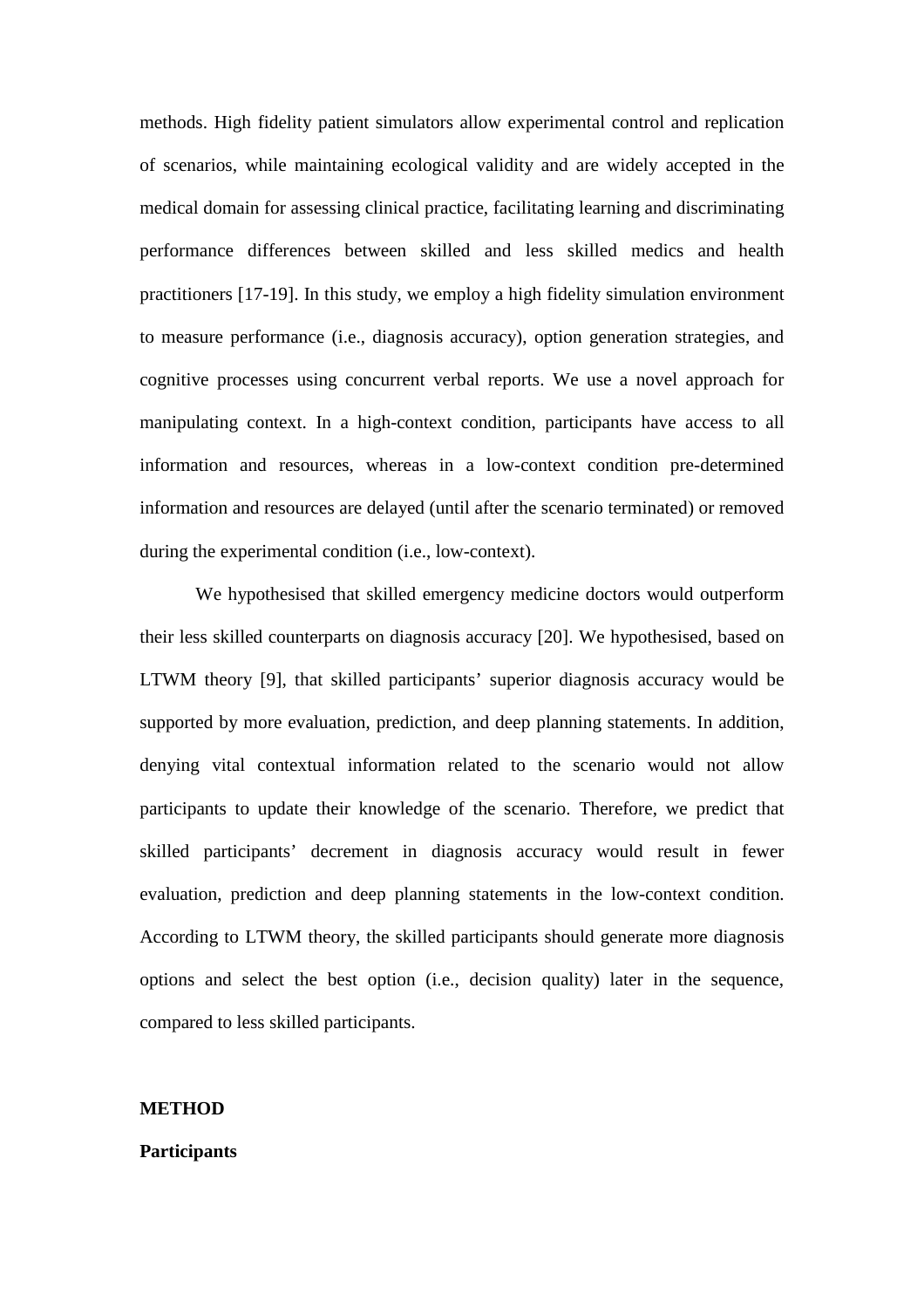Participants were 9 skilled (mean age  $= 45.8$  years,  $SD = 8$ ) and 9 less skilled (mean age  $= 33.1$  years,  $SD = 7.6$ ) emergency medicine doctors. Skilled participants were Emergency Physicians with a mean of 20.1 years (*SD* = 9.3) experience. Less skilled participants were at a Registrar level (Emergency Medicine trainees) with a mean of 7.6 years (*SD* = 3.2) experience. The Northern Sydney Central Coast Area Health Service Human Research Ethics Committee approved the study.

#### **Simulated Task Environment**

The simulated task environment consisted of a Laerdal SimMan human patient simulator (Laerdal, Stavenger, Norway) and a simulated Emergency Department that contained many features of an actual Emergency Department including a bed, headboard and controls, realistic functioning medical gases, intravenous (IV) pumps, a real resuscitation cart, medications and medical supplies. Monitor displays reproduced vital signs measured in the Emergency Department. A console operator adjusted clinical signs based on scripts detailing scenario progress together with the simulator's real-time response to treatments. The scenarios were overseen from a soundproof observation room behind a two-way mirror by the clinicians involved in the study, each having in excess of 10 years experience as simulation practitioners. These individuals controlled the realism of the evolving scenario using previously agreed scripts and their clinical knowledge. Furthermore, the simulated task environment contained 2-angle video cameras and lapel microphones for capturing video and audio during scenarios.

## **Scenarios**

Two emergency medicine scenarios were developed based on actual cases admitted to an emergency department. Both scenarios began with the simulated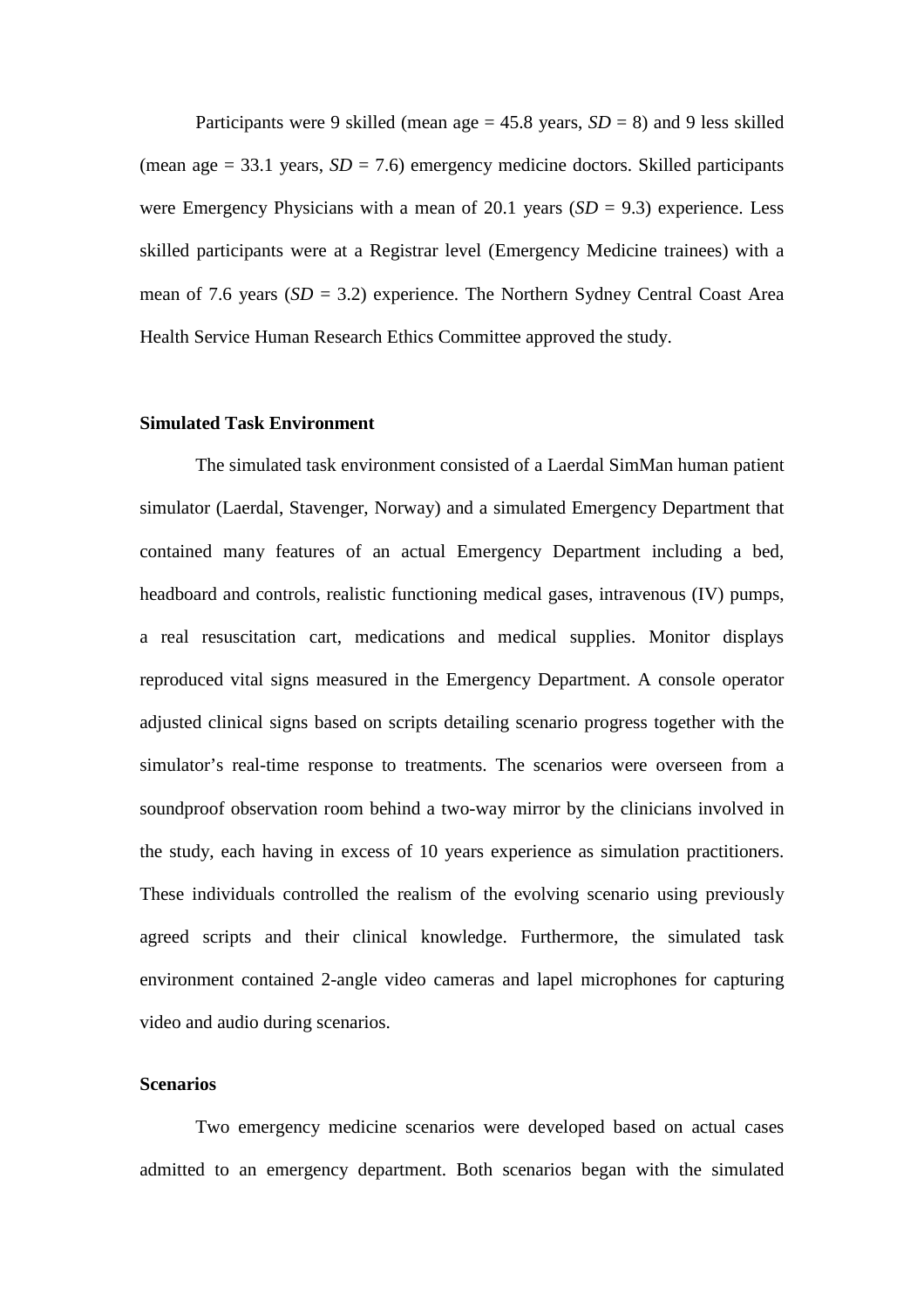patient being handed over to either an Emergency Physician or a Registrar by a Simulation Fellow who was playing the role of a Registrar. The handover was scripted as was the request for help and did not vary from participant to participant. The Simulation Fellow would provide information only as allowed by the script. Each scenario started from the period the emergency doctor entered the simulated task environment and terminated after 20 minutes had elapsed. During both scenarios, a nurse was in the simulated Emergency Department providing information and assisting the participants as required. The nurse's responses were scripted and identical for all participants. Both faculty members in the room participated as teammember and were equipped with a two-way radio transceiver so that experimenters could standardise information provided to the participant involved in the scenario (e.g., pathology results from the laboratory).

In scenario one, the patient was a 19-year-old male who self presented with abdominal pain and vomiting. The underlying cause requiring diagnosis is rupture of previously ingested heroin-filled balloons on a return trip from Thailand. The participant is asked by the Registrar to assist with the assessment and management of this patient. The case evolves with the simulated patient becoming unconscious and stops breathing; a life threatening situation requiring immediate resuscitation. The history of a recent trip to Thailand and the abdominal x-ray results are provided as additional contextual information.

In the second scenario, a 34-year-old female who is 24-weeks pregnant self presents with right upper quadrant (RUQ) pain and severe shortness of breath (SOB) that has been on-going for a few hours. She has been diagnosed with a clotting abnormality and non-viable pregnancy for which a termination has been scheduled and the blood thinning medication ceased five days earlier. The Simulation Fellow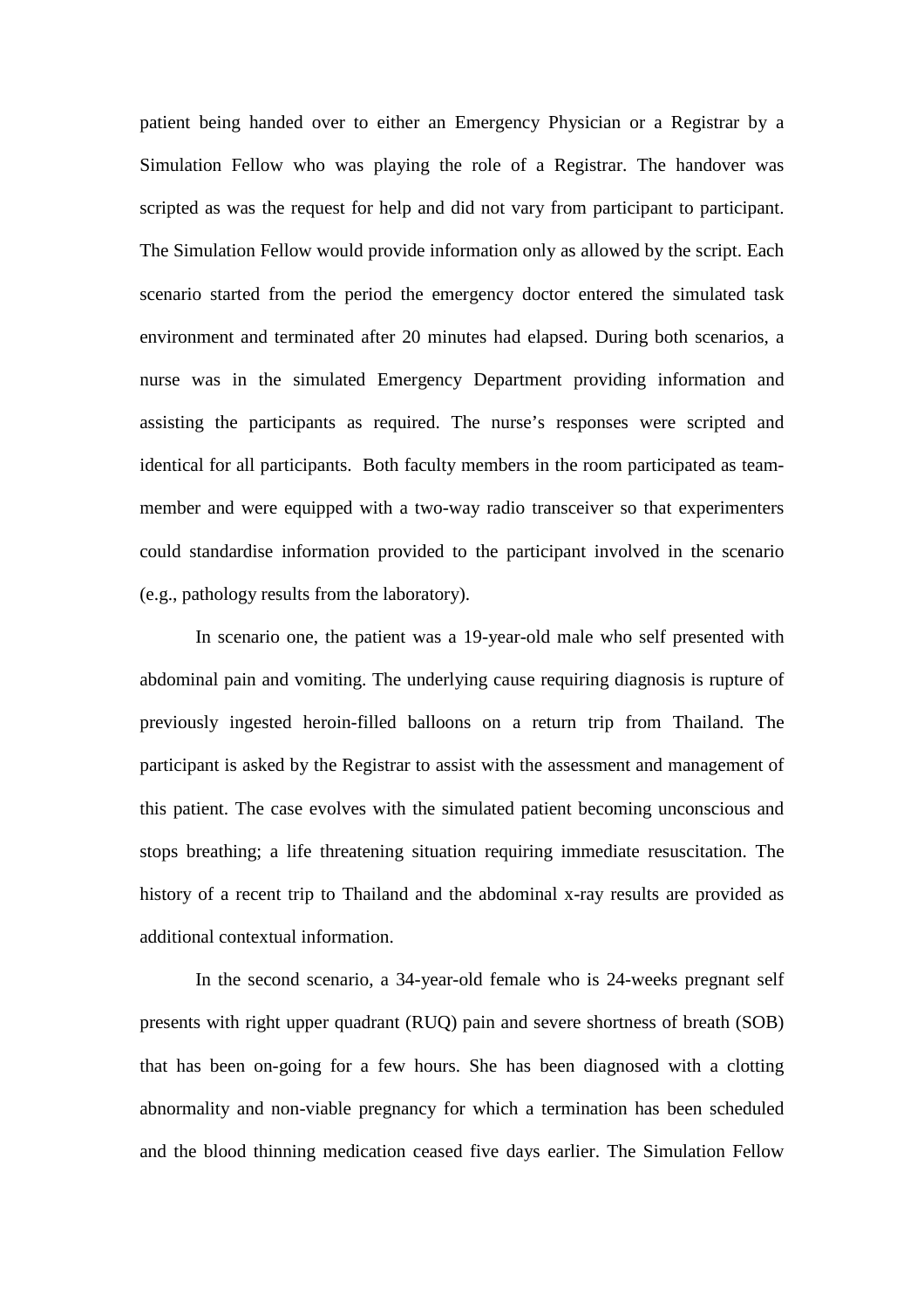hands her over and asks the participant for help to assess and manage her. The simulated patient is unwell and requires immediate intervention to manage a rapid heart beat, breathing difficulties and abdominal pain which is not responding to usual doses of narcotics. Investigation include chest x-ray and ultra-sound. A computed tomography (CT) and blood tests that provide further relevant information on liver infarcts and a typical patter consistent with the obstetric condition haemolytic anaemia, elevated liver enzymes and low platelet count (HELLP) syndrome are available as contextual information.

#### **Procedure**

Participants completed an information sheet regarding their biographical background and provided informed consent. Ericsson and Kirk's [21] adapted direction for giving think-aloud verbal reports required participants to provide verbal reports during a warm-up task containing non-clinical problems [22]. Participants practiced giving verbal reports with feedback for approximately 30 minutes prior to the medical scenarios. They were familiarised with the simulated task environment, instructed to provide concurrent verbal reports when not communicating with the patient or staff and given the opportunity to ask questions and interact with the simulator prior to the scenarios. Concurrent verbal reports were selected as they provide a more complete cognitive representation of performance within a simulated task environment, compared to retrospective verbal reports [23].

Prior to the experimental scenarios, lapel microphone and radio transmitters were fitted to the participant. Participants completed both scenarios in either a low- or high-context condition. The scenarios were counterbalanced for skill level and viewing order to reduce order and learning effects. During the low-context condition, pre-selected, contextual-specific information was not provided or was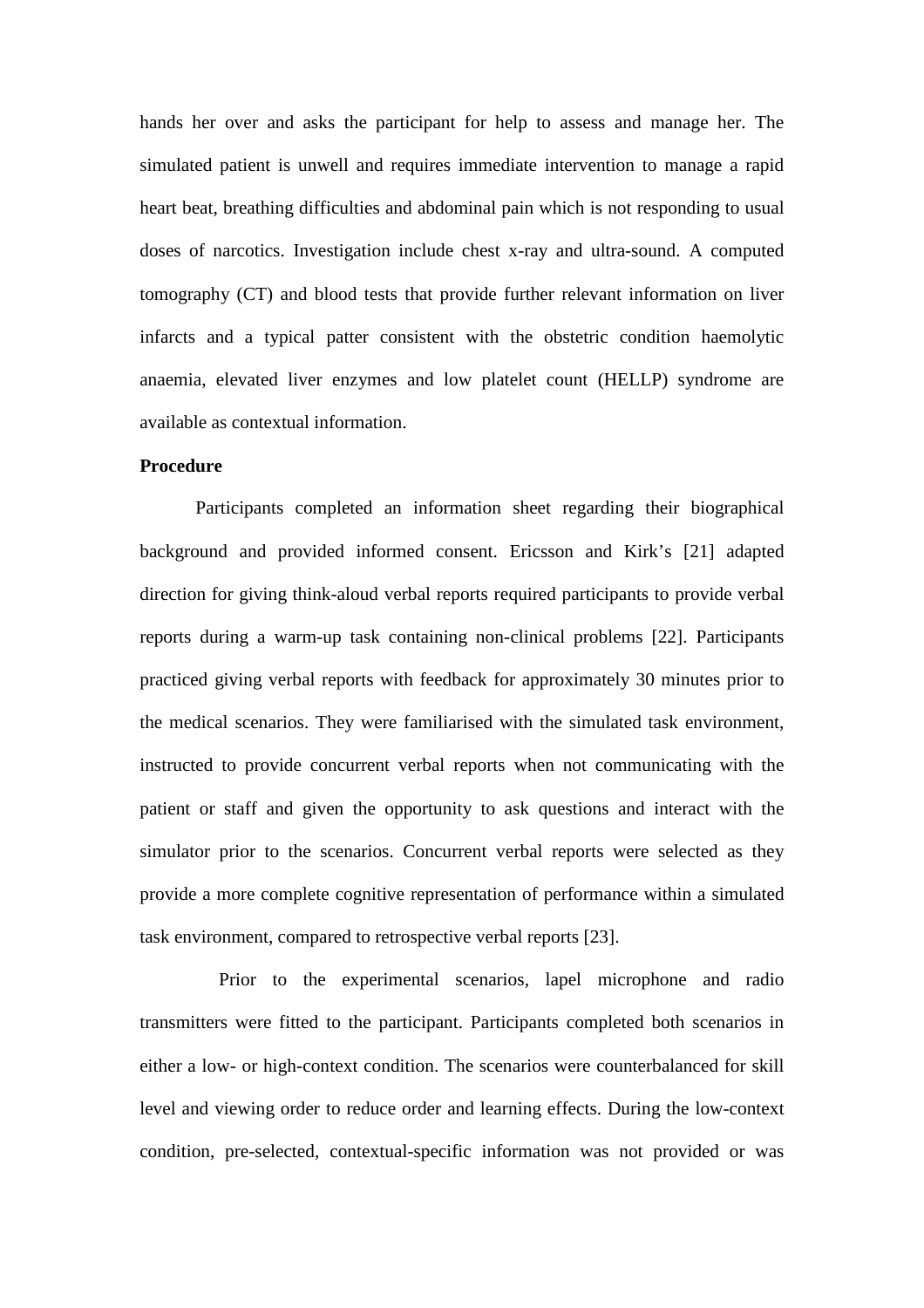delayed so that it would not arrive before the termination of the scenario. In scenario one, the abdominal x-ray and parent were not available. In scenario two, the CT scan was not available and the bloods were delayed. All specified information detailed in the scenario section was available to the participant in the high-context condition.

On entering the simulated task environment, participants received a current patient history from the Simulation Fellow that contained a standardised script. Participants interacted with the patient and staff; however, the experimenters controlled the information received depending on the context condition. If the participant remained silent for an extended period of time, the nurse was instructed to remind them to concurrently verbalise their thoughts. On termination of the scenarios, participants were asked to record their primary diagnosis and rank two differential diagnoses in written format. In addition, they were instructed to verbally rank their diagnosis and provide justifications for their decisions.

#### **Data Analysis**

#### Diagnosis Data

Diagnosis accuracy was defined as the number of correct primary diagnosis on each scenario. These data were recorded as a frequency count and reported as ratio and percentage scores to compare across groups and context conditions.

#### Verbal Report data

The scenario videos were captured and analysed using Studiocode, version 3.5 (Sportstec Ltd, Australia). This system is an analytical tool that allows the researcher to mark and code segments of video and audio into categories. Using the procedures outlined in Ericsson and Simon, [24] verbal reports were initially segmented using natural speech and syntactical markers.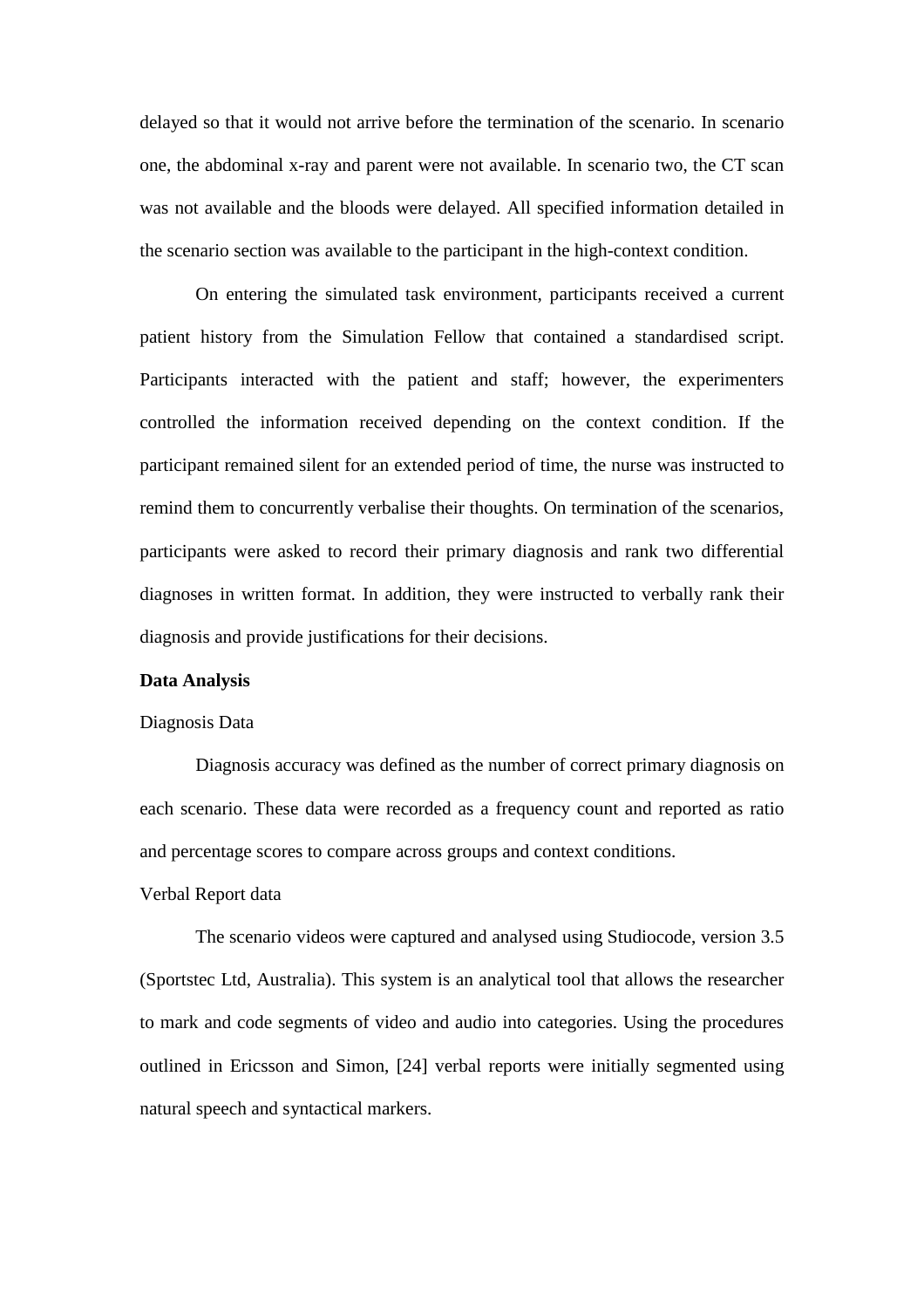Verbal statements were coded based on categories adapted from Ericsson and Simon's [24] original structure that was further developed by McRobert *et al*. [7]. Concurrent verbal statements were assigned to monitor, evaluation, prediction or deep planning categories (Table 1). Fifty verbal statements were selected at random to establish objectivity and reliability using the inter- and intra-observer percentage agreement formulas [25]. The primary experimenter coded the 50 statements on four separate occasions (i.e., prior to coding, after 6, 12, and 18 participants) with an intraobserver agreement range from 94% to 98%. Inter-observer agreement was assessed prior to coding (90%) the statements, and after 12 participants (93%) by an independent experimenter.

#### [Insert Table 1 here]

Three-way analysis of variance (ANOVA) was conducted with group (less skilled/skilled) as the between participant factor and context (low/high) condition and verbal statement type (monitor/evaluation/prediction/deep planning) as the withinparticipant factors. Partial eta squared  $(\eta_p^2)$  values are provided as a measure of effect size. When making comparisons between two means, Cohen's *d* measures are reported. Posthoc Bonferroni corrected pairwise comparisons are reported as followups where appropriate.

#### Option-generation Data

Participant prediction statements were analysed separately to determine the option generation process. A prediction statement was included if it made reference to a potential diagnosis. Two-way ANOVAs with group as the between participant factor and context condition as the within participant factor were used to measure the total number of options generated and initial serial position of the option selected as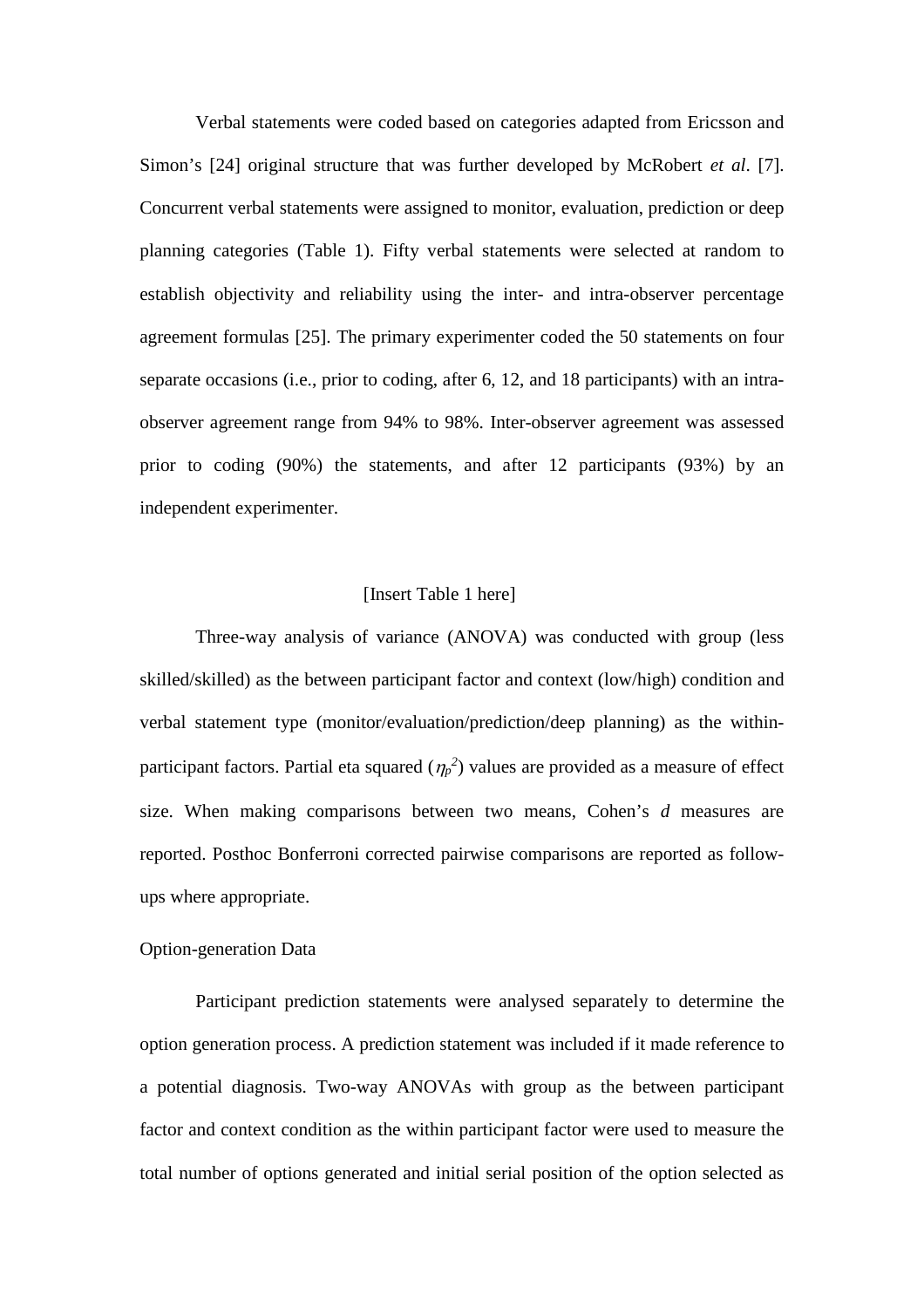the final diagnosis option. Initial serial position of the option was calculated as a ratio of the number of options generated prior to the selection of the primary diagnosis. A ratio value closer to zero indicates that the participant's primary diagnosis occurred earlier in the option generation process. In contrast, a value closer to one indicates that the primary diagnosis was generated later in the option generation process.

#### **RESULTS**

#### **Diagnosis Data**

Skilled participants reported the correct diagnosis in 14/18 (78% accuracy) scenarios, whereas the less skilled participants reported the correct diagnosis on 7/18 (39% accuracy) scenarios. In addition, both groups reported 14/18 correct diagnoses during the high- (78%) compared 7/18 during the low-context condition (39%). Finally, skilled participants reported 9/9 (100%) correct diagnoses in the high-context condition, compared to 5/9 (56%) correct diagnoses in the low-context condition. In contrast, less skilled participants reported 2/9 (22%) correct diagnoses in the lowcompared to 5/9 (56%) correct diagnoses in the high-context condition.

#### **Verbal Report Data**

There were no significant Group  $\times$  Context Condition  $\times$  Verbal Statement Type (*F* <sub>3,48</sub> = .26, p = .85,  $\eta_p^2$  = .02), Context Condition  $\times$  Verbal Statement Type (*F*  $_{3,48} = 1.99$ , p = .13,  $\eta_p^2 = .11$ ), or Group  $\times$  Context Condition interactions (*F*<sub>1,16</sub> = .67,  $p = .43$ ,  $\eta_p^2 = .04$ ). There was a significant Group  $\times$  Verbal Statement Type interaction  $(F_{3,48} = 3.06, p = .04, \eta_p^2 = .16)$ . Skilled participants made more evaluation (*d* = 1.01), prediction ( $d = 1.83$ ) and deep planning ( $d = .70$ ) statements than less-skilled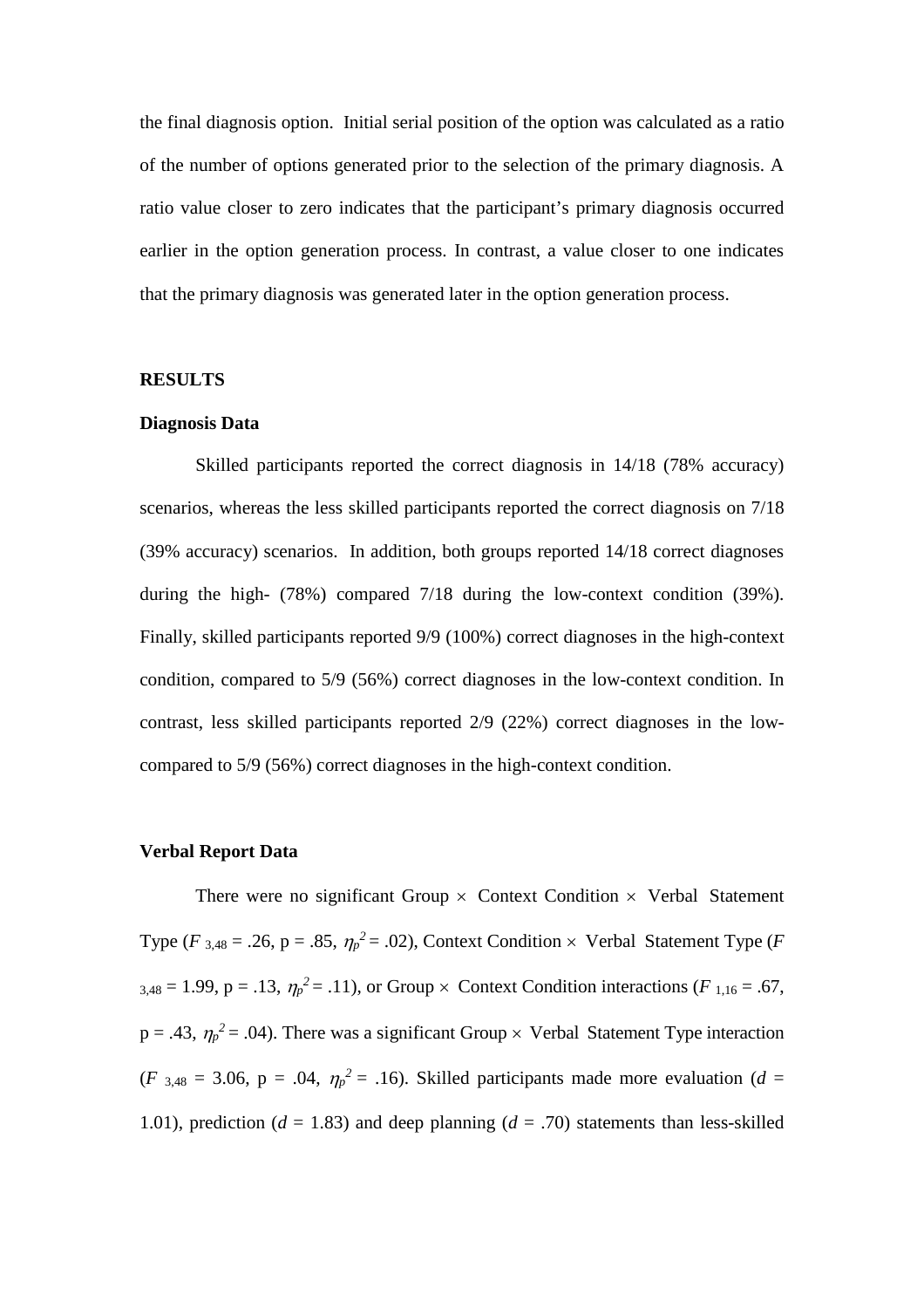participants, whereas there was no difference between the number of monitoring  $(d =$ .06) statements (see Figure 1).

## [Insert Figure 1 here]

Significant main effects for group ( $F_{1,16} = 5.16$ ,  $p = .04$ ,  $\eta_p^2 = .24$ ) and verbal statement type (*F*  $_{3,48}$  = 31.06, p < .001,  $\eta_p^2$  = .66) were observed (Table 2). Skilled participants made significantly more verbal statements compared to their less skilled counterparts. Pairwise comparisons demonstrated that all participants made more evaluation and deep planning than monitoring and prediction statements ( $p < .001$ ). There were no significant differences when comparing the number of monitoring and prediction and evaluation and deep planning statements  $(p > .05)$ .

#### [Insert Table 2 here]

#### **Option-generation Data**

*Number of options generated.* ANOVA revealed a significant main effect for group (*F*<sub>1,16</sub> = 5.88, p = .03,  $\eta_p^2$  = .27). Skilled participants made significantly more option statements ( $M = 5.67$ ,  $SD = 2.03$ ) than less skilled participants ( $M = 4.00$ ,  $SD =$ 1.19). There was no main effect for condition (*F*<sub>1,16</sub> = 1.2, p = .29,  $\eta_p^2$  = .07) and no Group  $\times$  Context Condition interaction (*F*<sub>1,16</sub> = .3, p = .59,  $\eta_p^2$  = .02).

*Initial serial position of final option.* A significant main effect for group was observed (*F*<sub>1,16</sub> = 4.56, p = .049,  $\eta_p^2$  = .22). Skilled participants (*M* = 0.50, *SD* = 0.34) ratio score was closer to 1 indicating that they generated their final option later in the option generation process compared to less skilled participants ( $M = 0.31$ ,  $SD = 0.37$ ).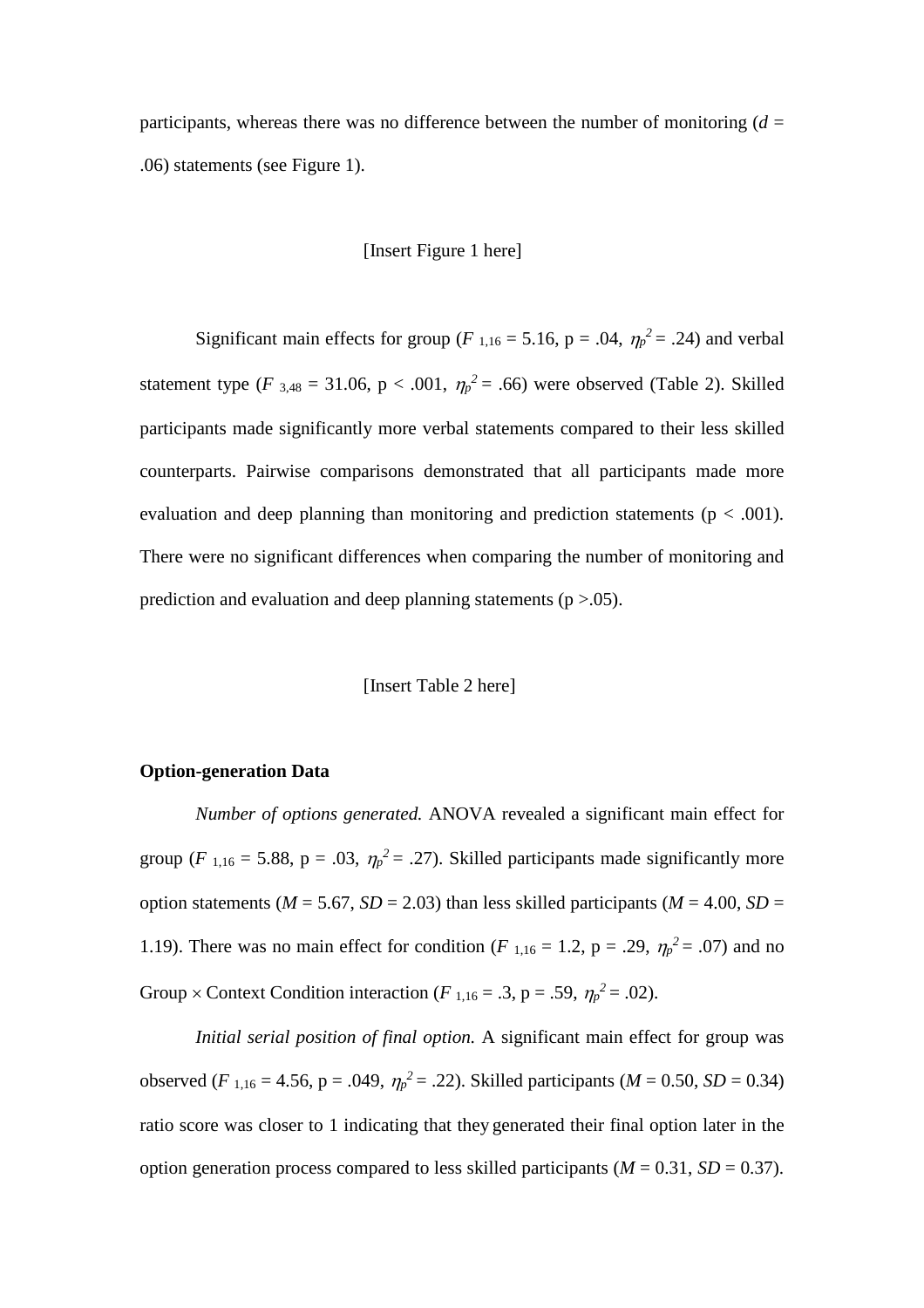There were no significant context condition ( $F$  <sub>1,16</sub> = 3.74, p = .071,  $\eta_p^2$  = .19) effect or Group  $\times$  Context Condition (*F*<sub>1,16</sub> = .89, p = .36,  $\eta_p^2$  = .89) interaction.

#### **DISCUSSION**

Skilled and less skilled emergency physicians managed and diagnosed simulated patient conditions. We employed a novel approach by not providing contextual information during simulated medical scenarios. We predicted that skilled participants would demonstrate superior performance and less sensitivity indicated by a less marked decrement in diagnostic accuracy when contextual information was restricted compared to less skilled participants.

Skilled participants outperformed the less skilled participants on diagnostic accuracy. All participants demonstrated lower diagnostic accuracy when context was restricted, however, skilled participants showed a lower percentage decrement. Skilled participants achieved 100% accuracy during the high- context condition. These findings extend previous work in medicine [15] by highlighting the importance of contextual information during a dynamic and evolving emergency medicine scenario.

Concurrent verbal reports were collected to examine skill-based differences in decision-making and how this may alter as a function of restricting contextual information. We predicted that skilled participants' verbal statements would be characterised by more evaluation, prediction and deep planning statements. In addition, LTWM retrieval structures remain active and allow additional contextual information to be updated when it becomes available [11]. Therefore, we expected skilled participants to make fewer evaluation, prediction and deep planning statements during the low-context scenario.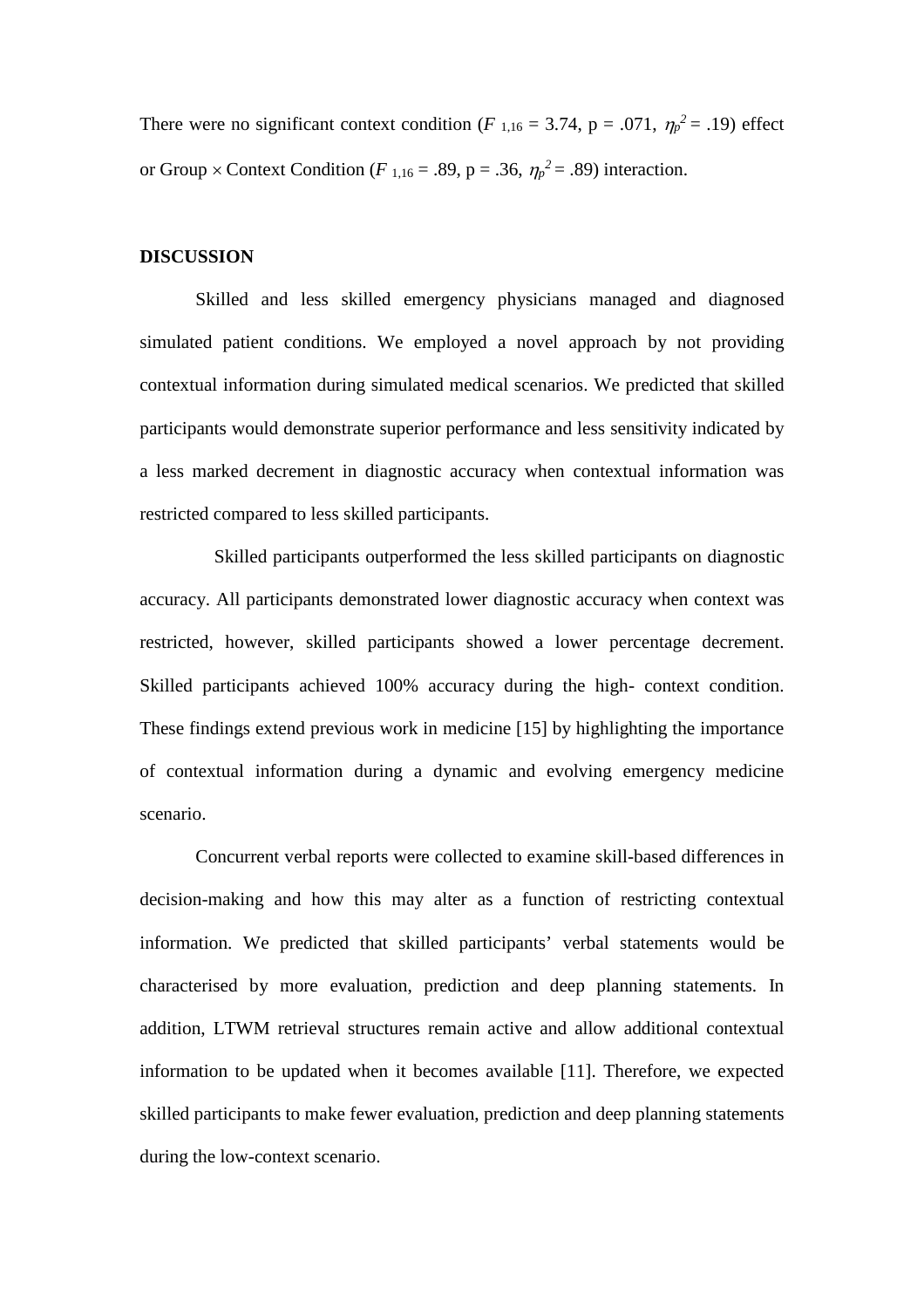Skilled participants made more verbal statements in total compared to less skilled participants. Skilled participants made more evaluation, prediction and deep planning statements. Skilled participants were able to engage in systematic deep planning based on the evaluation of the current situation and predicted future events that could occur as the scenario progressed. Our findings are consistent with previous work on skill-based differences in distribution of verbal statement type and adds further support for LTWM theory [4,7,9,14,26]. We postulate that skilled participants' superior diagnostic accuracy is underpinned by the development of retrieval structures and associated domain-specific knowledge. Their diagnostic accuracy appeared less sensitive to reduced contextual information compared with the less skilled group, suggesting that information previously stored during earlier similar clinical encounters is able to be retrieved in the absence of current information. Previous knowledge acquired by exposure to real-world medical scenarios allow skilled participants to better access and predict future events, enabling them to plan appropriate responses in an effective and efficient manner. The less skilled participants lack of domain knowledge results in cognitive processes that primarily support monitoring and evaluation of the current situation.

Skilled participants' concurrent verbal reports did not alter across the low- and high-context conditions. However, the differences in diagnosis accuracy indicate that different cognitive processing should precede the resulting behaviour. Our current analysis does not provide information on the sequence of thoughts or how critical the verbalised cognition was to the successful outcome of patient treatment and diagnosis.

We examined skill-based differences in cognitive option generation strategies and the effect of contextual information on these processes. Within LTWM theory, retrieval structures remain actively linked to associated domain knowledge, and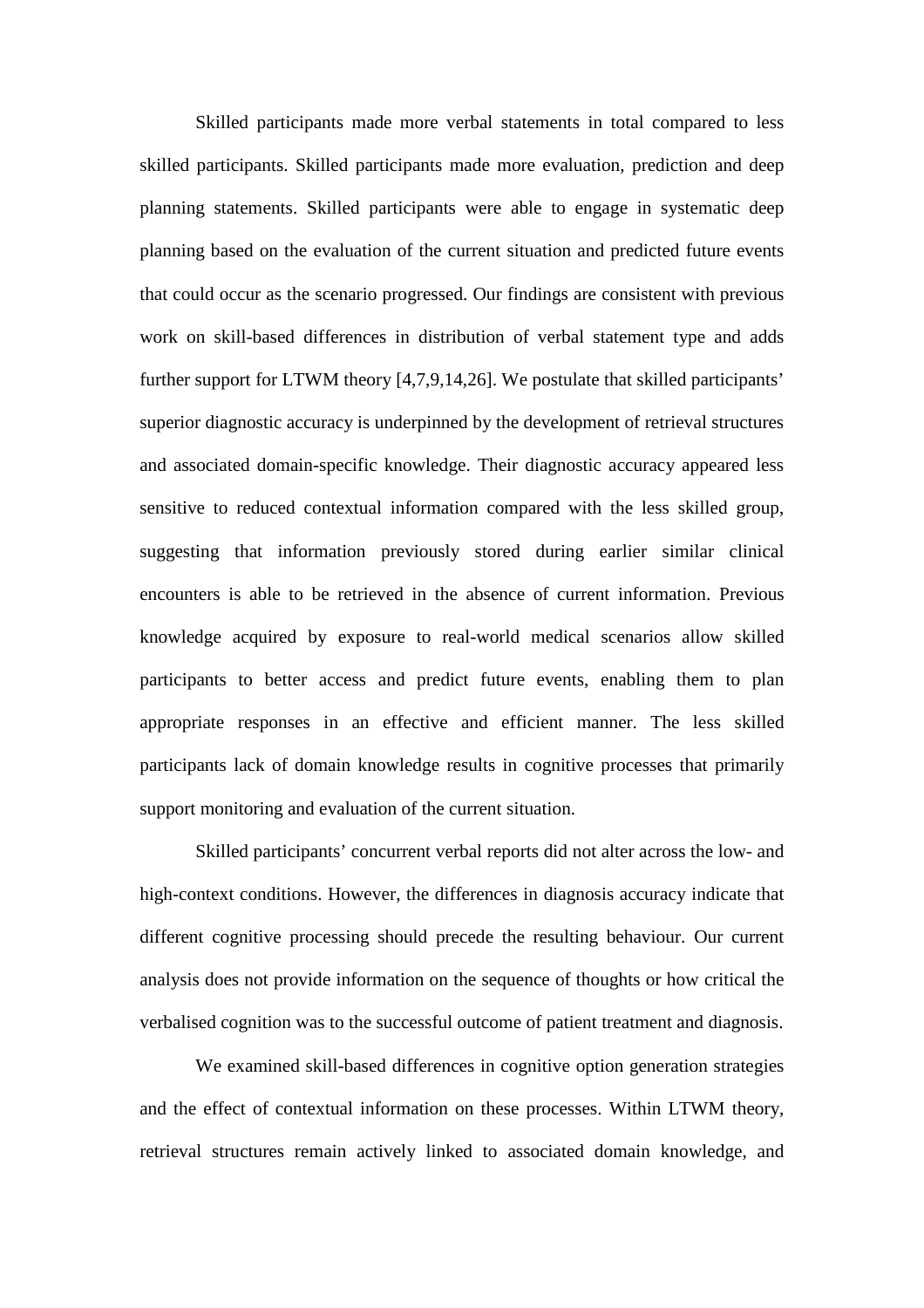increase working memory capacity [9]. Therefore, skilled participants should generate more options and select the best option irrelevant of its sequence position compared to less skilled participants.

Skilled participants generated a higher number of options during the medical scenarios, selected the best option later in the sequence of options while maintaining superior diagnostic accuracy compared to less skilled participants. These data corroborate previous studies [4,7,9,27,28] reinforcing the view that skilled performance is characterised by the development of LTWM skills that allow individuals to build detailed cognitive representation knowledge of the situation.

In summary, contextual information was removed during high fidelity emergency medicine scenarios to examine its impact on diagnostic accuracy. Furthermore, skill-based differences in cognitive processes and option generation strategies that support performance on the task were examined. Skilled participants demonstrated superior diagnosis accuracy and employed a more elaborate domainspecific cognitive representation of the scenario, compared to less skilled participants. This more elaborate knowledge allowed them to generate more options and select the best quality option decision, irrelevant of where it was generated in the sequence of options. Skilled emergency physicians develop LTWM skill that allows them to use a stable cognitive processing strategy to meet the demands of the scenario irrelevant of the available contextual information. In future, researchers should develop more context-appreciative encoding categories to measure the cognitive quality of the verbal report in relation to successful performance on the task [29].

### **IMPLICATIONS FOR QUALITY, SAFETY AND TRAINING**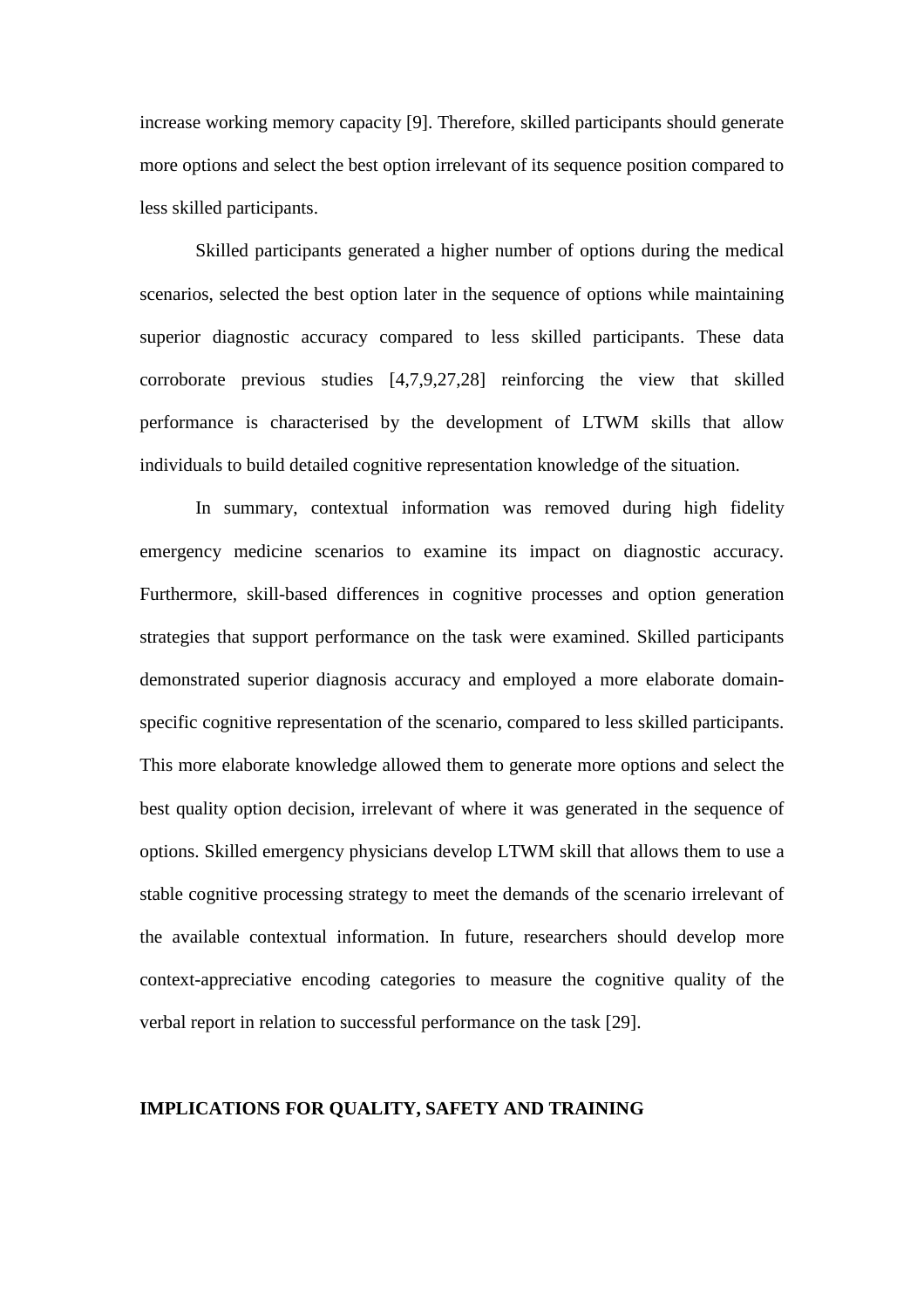Our findings have implications for the training and evaluation of decisionmaking skills in emergency doctors using simulation-training programmes with potential for improved patient care. First, contextual information influences diagnosis accuracy and should be carefully controlled in the scripting and stage management of scenarios, particularly those intended for 'high stakes' training and assessment. The performance of less skilled physicians, such as trainees or those with limited recent clinical experience, may be more sensitive to the availability of contextually relevant information. Therefore, educators and supervisors should be attuned to the learner's level of competency, exposure and experience. Simulation scenarios are generally scalable in respect to difficulty and complexity and can be modified for educational and logistic reasons. The level of contextual information should be factored in when appraising the difficulty of scenarios, the required preparation, pre-briefing and debriefing.

Second, measurement of verbal reporting and option generation present opportunities to design education programmes that specifically target clinical reasoning and improve validity of assessment methods. Generally, immersive simulation techniques involve uninterrupted real-time cases with post hoc analysis in the form of a reflective debrief. Introducing techniques such as 'think aloud' verbal reporting and option generation into the scenario activity allows less skilled learners to actively reflect upon their thought processes post scenario. In conjunction with the educator, the learner can identify knowledge gaps or re-frame clinical reasoning (i.e. cognitive processing).

Third, verbal report categories presented in this study could be further developed and incorporated into educational programmes. For example, accelerated educational programmes should include practical demonstrations by experts and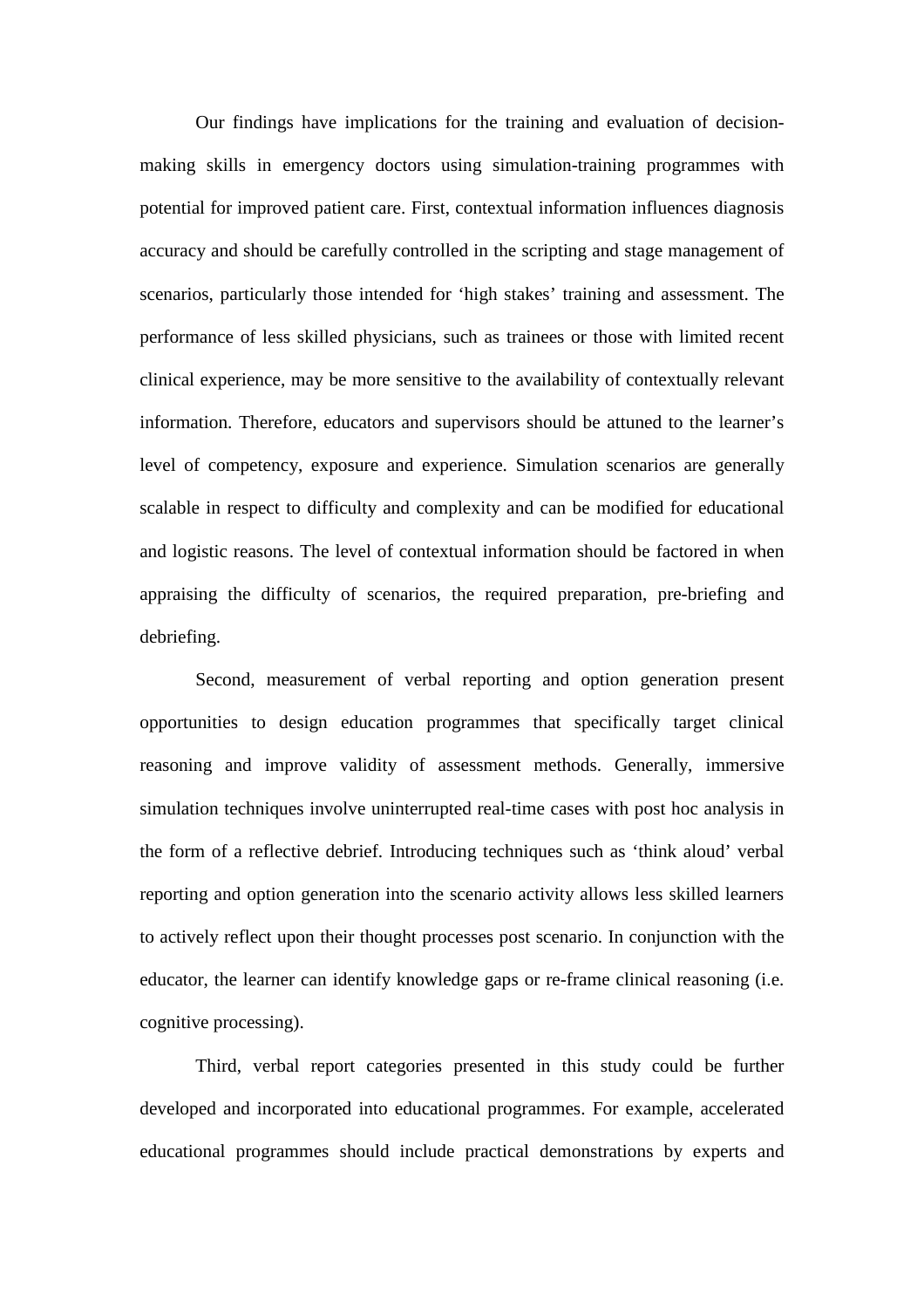'deliberate practice' by learners in generating diagnostic hypotheses, testing and revising hypotheses and generating alternative options. Finally, verbal reports can be used to develop cognitive processing and monitor changes in processing pre- and post an educational intervention (i.e., simulation training).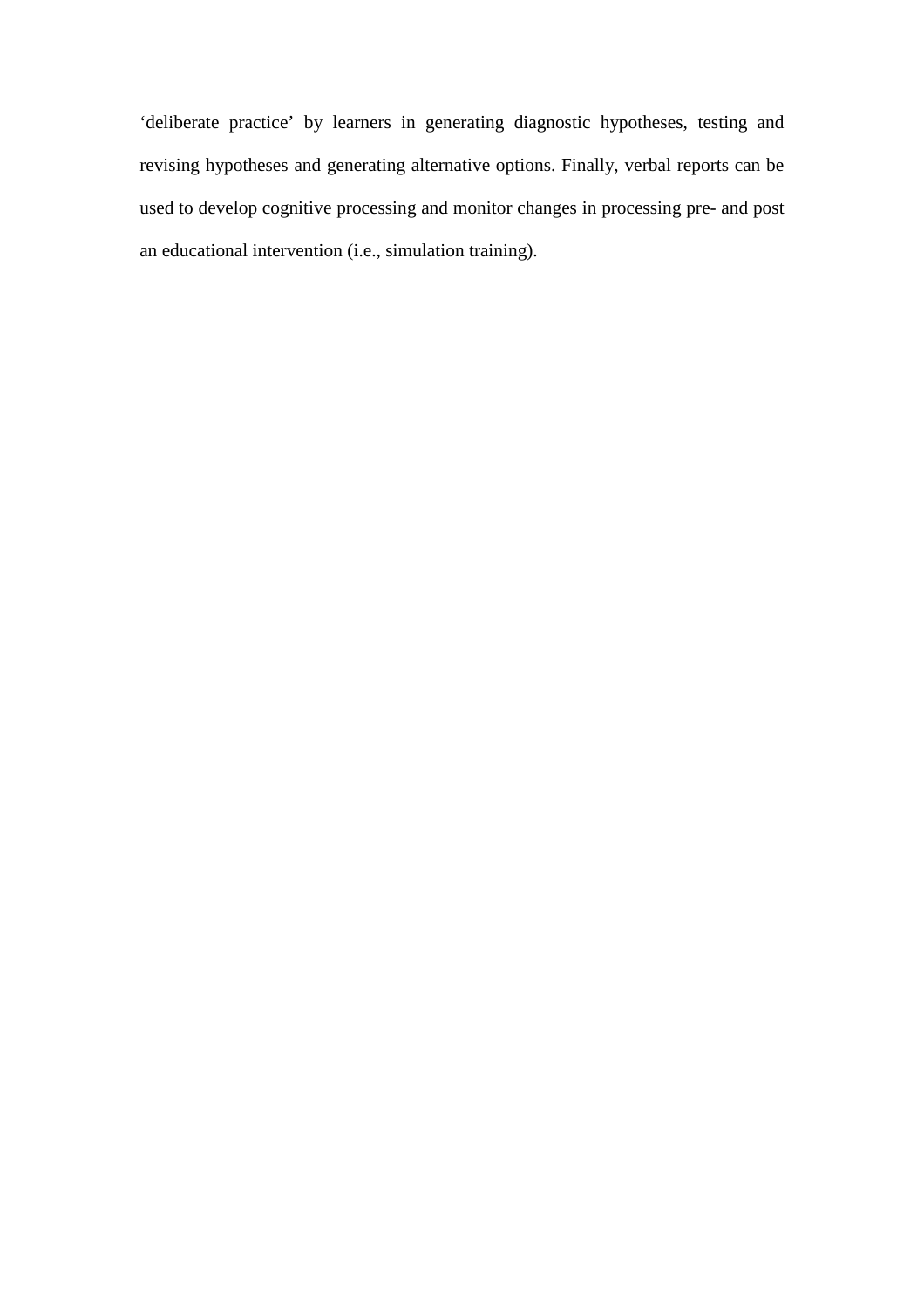## **Table captions**

Table 1. Verbal report statement categories and definitions

| Category      | <b>Definition</b>                                           |  |  |
|---------------|-------------------------------------------------------------|--|--|
| Monitor       | Statements representing information that was present or     |  |  |
|               | previously present in the current environment.              |  |  |
| Evaluation    | Some form of positive or negative assessment of a prior     |  |  |
|               | action, event or statement.                                 |  |  |
| Prediction    | Statements about what could, would and should occur next in |  |  |
|               | the environment.                                            |  |  |
| Deep Planning | Statements are about future actions and options in a future |  |  |
|               | situation.                                                  |  |  |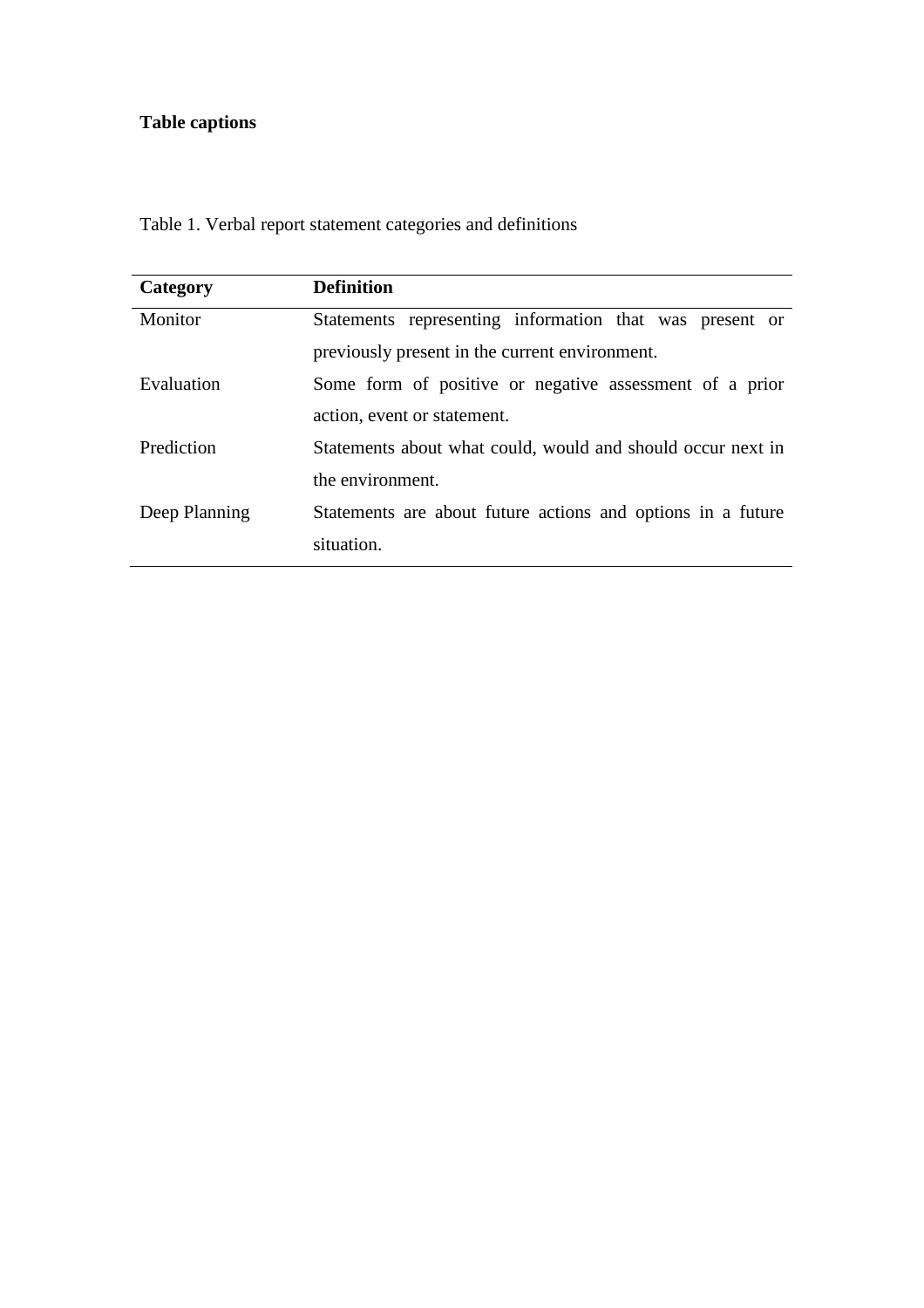|                       |               | Mean  | <b>SD</b> |
|-----------------------|---------------|-------|-----------|
| Group                 |               |       |           |
|                       | Skilled       | 18.79 | 7.64      |
|                       | Less skilled  | 15.28 | 6.87      |
| Verbal Statement Type |               |       |           |
|                       | Monitor       | 13.06 | 3.56      |
|                       | Evaluation    | 22.97 | 8.97      |
|                       | Prediction    | 11.64 | 4.44      |
|                       | Deep Planning | 20.47 | 4.75      |
|                       |               |       |           |

Table 2. Mean (& *SD*) number of verbal statements for group and verbal statement type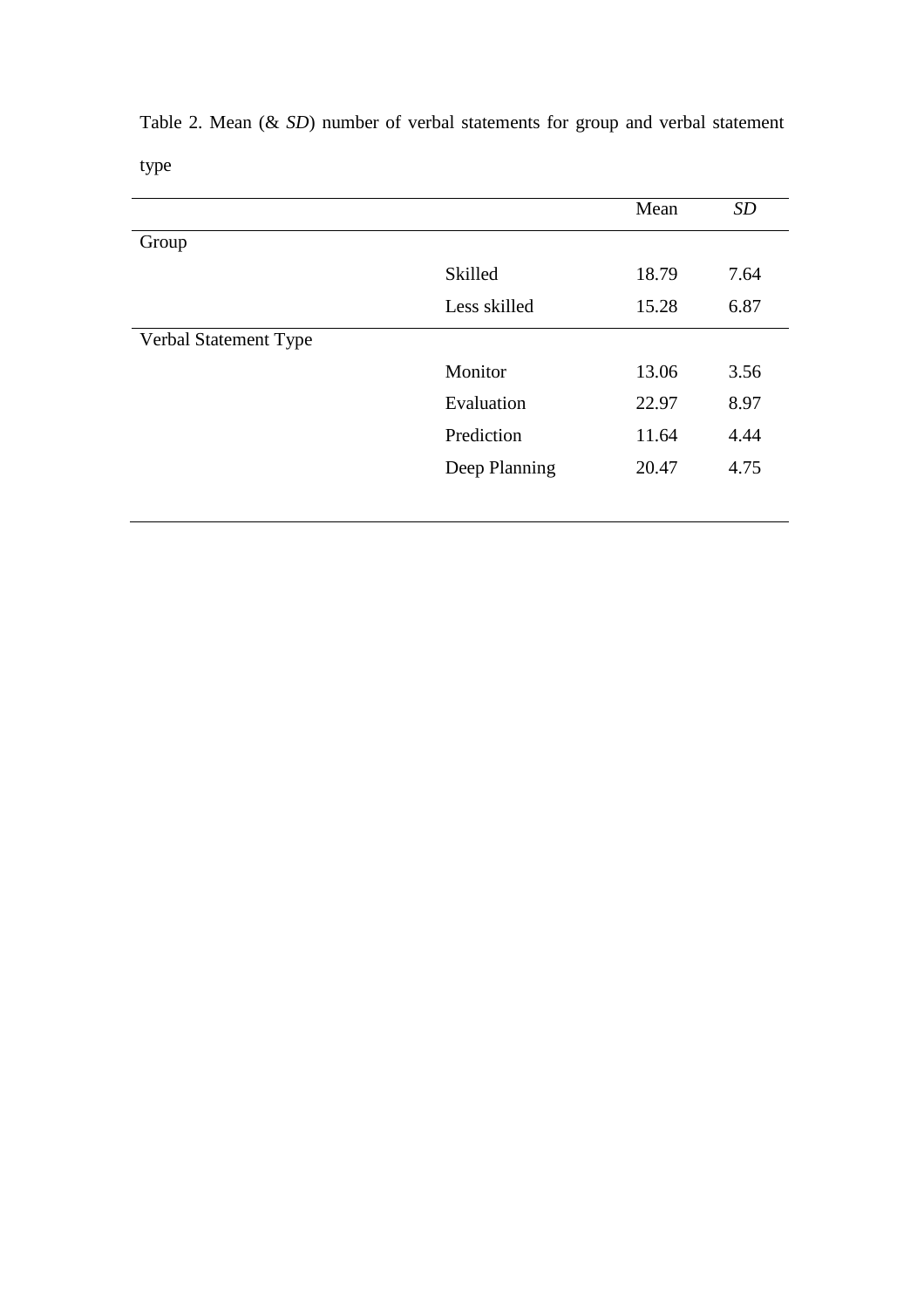## **Figure captions**

Figure 1. Number of verbal statement types (with SD bars) for skilled and less-skilled participants.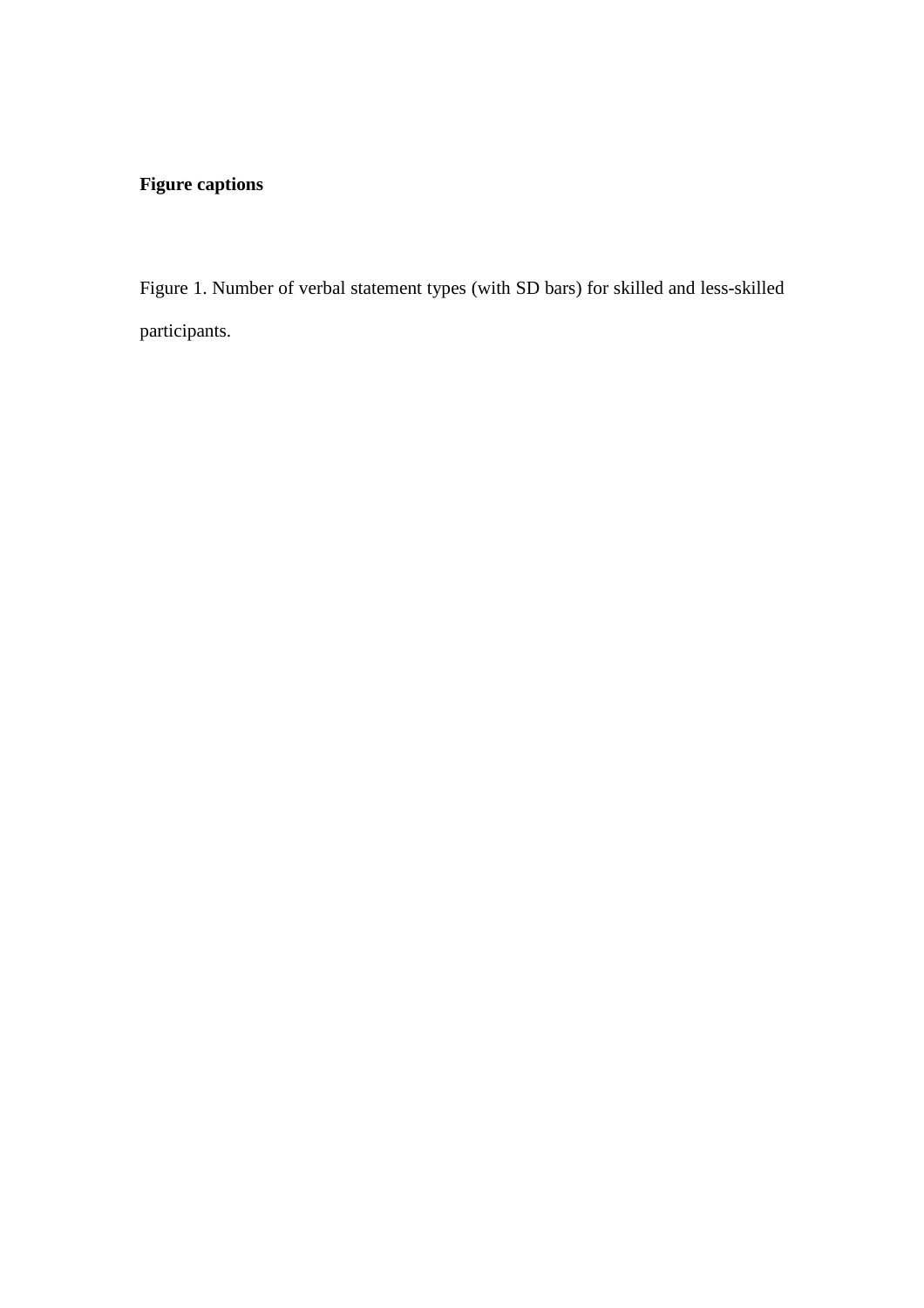#### **REFERENCES**

- 1 Statistics ABO. Causes of death, Australia. *Australian Bureau of Statistics*; 2008.
- 2 Kaufman D. Expertise in the clinical interview: a cognitive analysis. *Resident Medical Education*. 1988;27:167–72.
- 3 Williams AM, Ford PR, Eccles DW, et al. Perceptual-cognitive expertise in sport and its acquisition: Implications for applied cognitive psychology. *Appl. Cognit. Psychol.* 2010;25(3):432–42.
- 4 Ward P, Suss J, Eccles DW, et al. Skill-based differences in option generation in a complex task: a verbal protocol analysis. *Cogn Proces*s. 2011;12(3):289–300.
- 5 Cormier EM, Pickett-Hauber R, Whyte J. Cognitions and clinical performance: a comparison of high and low performing baccalaureate nursing students. *Int J Nurs Educ Scholarsh*. 2010;7(1):1-18.
- 6 Crognier L, Féry Y-A. Effect of tactical initiative on predicting passing shots in tennis. *Appl. Cognit. Psychol*. 2005;19(5):637–49.
- 7 McRobert AP, Ward P, Eccles DW, et al. The effect of manipulating contextspecific information on perceptual-cognitive processes during a simulated anticipation task. *Brit J Psychol*. 2011;102(3):519–34.
- 8 Macmahon C, Starkes J. Contextual influences on baseball ball-strike decisions in umpires, players, and controls. *J. of Sports Sc*. 2008;26(7):751–60.
- 9 Ericsson K, Kintsch W. Long-term working memory. *Psychol rev*. 1995;102(2):211–44.
- 10 Ericsson KA, Krampe RT, Tesch-Römer C. The role of deliberate practice in the acquisition of expert performance. *Psychol rev*. 1993;100(3):363.
- 11 Kintsch W. Comprehension: A Paradigm for Cognition. Cambridge, UK: Cambridge University Press; 1998.
- 12 Ericsson KA, Patel V, Kintsch W. How experts' adaptations to representative task demands account for the expertise effect in memory recall: comment on Vicente and Wang (1998). *Psychol rev*. 2000;107(3):578–92.
- 13 McRobert AP, Williams AM, Ward P, et al. Tracing the process of expertise in a simulated anticipation task. *Ergonomics*. 2009;52(4):474–83.
- 14 North JS, Ward P, Ericsson A, et al. Mechanisms underlying skilled anticipation and recognition in a dynamic and temporally constrained domain. *Memory*. 2011;19(2):155–68.
- 15 Verkoeijen PPJL, Rikers RMJP, Schmidt HG, et al. Case representation by medical experts, intermediates and novices for laboratory data presented with or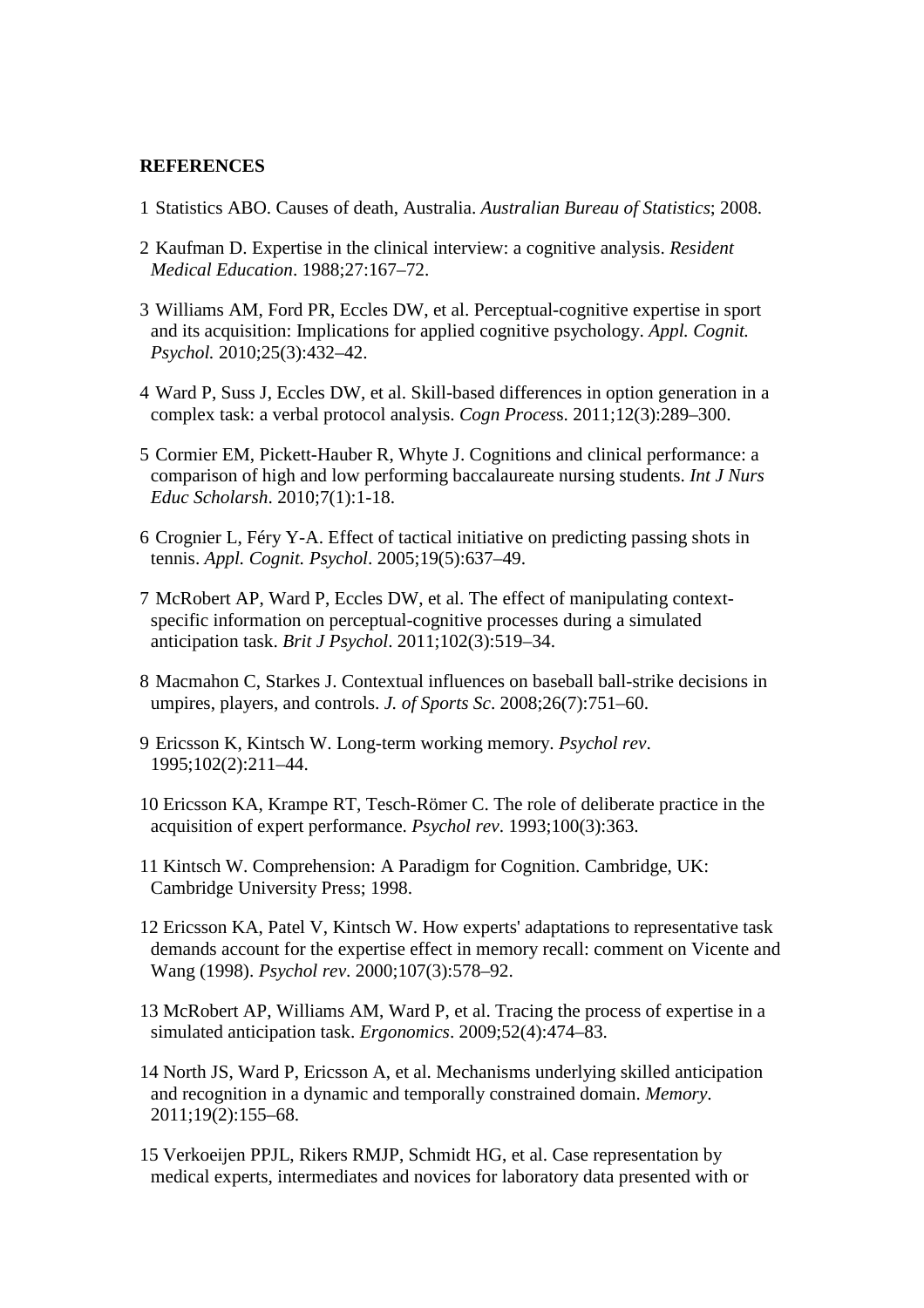without a clinical context. *Med Educ*. 2004;38(6):617–27.

- 16 Paull G, Glencross D. Expert perception and decision making in baseball. *Int J Sport Psychol*. 1997;28(1):35–56.
- 17 Gordon JA, Tancredi DN, Binder WD, et al. Assessment of a clinical performance evaluation tool for use in a simulator-based testing environment: a pilot study. *Acad Med*. 2003;78(10):S45.
- 18 Issenberg BS, Mcgaghie WC, Petrusa ER, et al. Features and uses of high-fidelity medical simulations that lead to effective learning: a BEME systematic review. *Med Teach*. 2005;27(1):10–28
- 19 Whyte J, Ward P, Eccles DW. The relationship between knowledge and clinical performance in novice and experienced critical care nurses. *Heart Lung*. 2009;38(6):517–25.
- 20 Ericsson KA, Williams AM. Capturing naturally occurring superior performance in the laboratory: translational research on expert performance. *J Exp Psychol-Appl*. 2007;13(3):115–23.
- 21 Ericsson KA, Kirk E. *Instructions for giving retrospective verbal reports*. Unpublished manuscript, Department of Psychology, Florida State University, Tallahassee, Florida, USA; 2001.
- 22 Eccles DW. Verbal reports of cognitive processes. Tenenbaum G, Eklund RC, Kamata A, editors. Measurement in Sport and Exercise Psychology. Champaign, IL: Human Kinetics; 2012. p. 103–17.
- 23 Whyte J IV, Cormier E, Pickett-Hauber R. Cognitions associated with nurse performance: A comparison of concurrent and retrospective verbal reports of nurse performance in a simulated task environment. *Int J Nurs Stud*. 2010;47(4):446–51.
- 24 Ericsson KA, Simon HA. Protocol Analysis: Verbal Reports as Data, revised edition. A Bradford Book; 1993.
- 25 Thomas J, Nelson J, Silverman S. Research Methods in Physical Activity. Champaign, IL: Human Kinetics; 2010.
- 26 Roca A, Ford PR, McRobert AP, et al. Identifying the processes underpinning anticipation and decision-making in a dynamic time-constrained task. *Cogn Process*. 2011;12(3):301–10.
- 27 McPherson S. The influence of player experience on problem solving during batting preparation in baseball. *J Sport Exercise Psy*. 1993;15:304–4.
- 28 McPherson SL, MacMahon C. How baseball players prepare to bat: Tactical knowledge as a mediator of expert performance in baseball. *J Sport Exercise Psy*. 2008;30(6):755–78.
- 29 Ching Yang S. Reconceptualizing think-aloud methodology: Refining the encoding and categorizing techniques via contextualized perspectives. *Comput hum*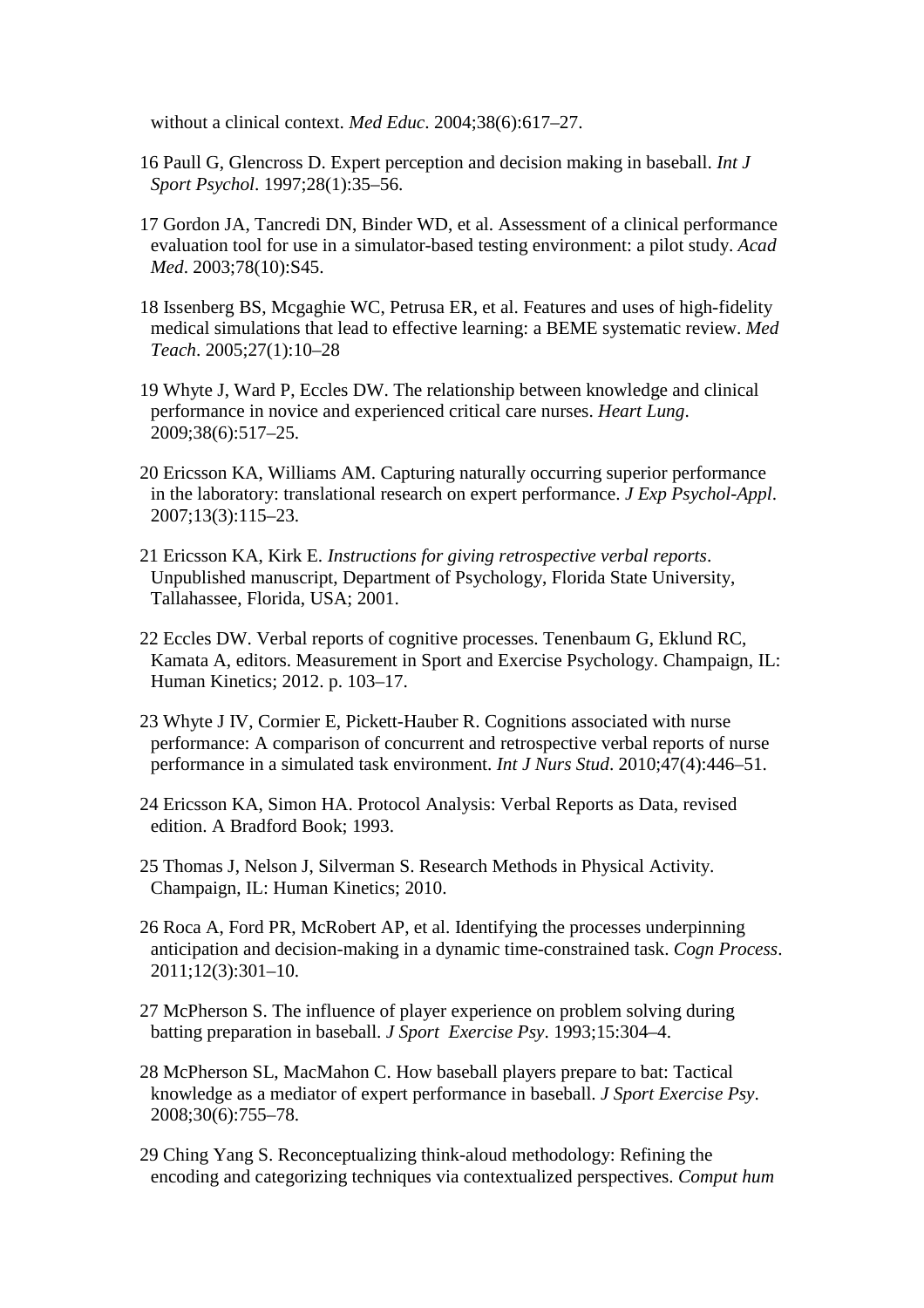*behav*. 2003;19(1):95–115.

**Acknowledgements**